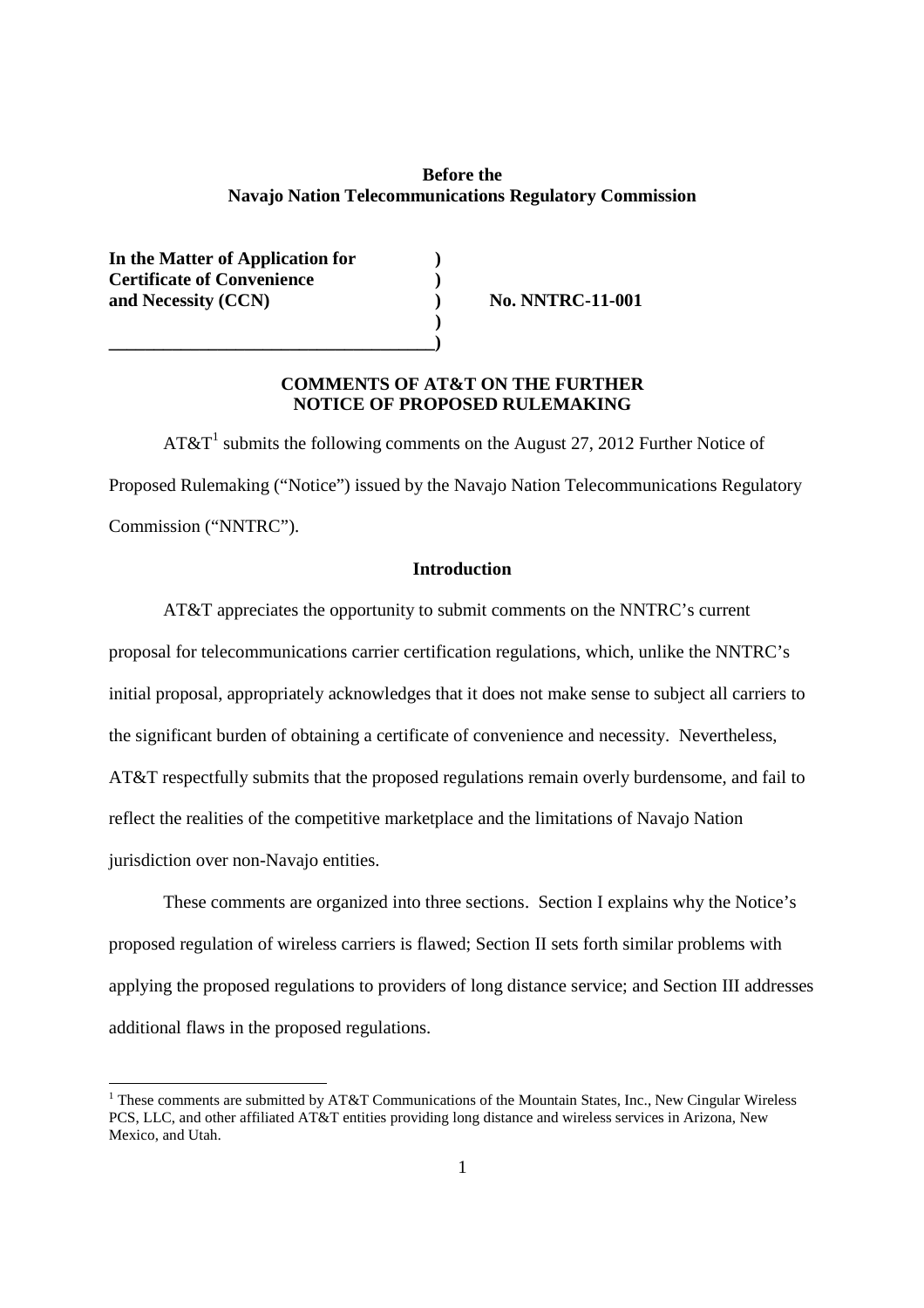As an initial matter, as explained in Sections I.A (wireless) and II.A (long distance), wholly apart from jurisdictional considerations, there is no valid justification to subject wireless carriers and long distance carriers to the proposed regulatory framework. In particular, as a matter of policy there is no reason to require these carriers to obtain authorization from the NNTRC in order to continue providing the same services the entities have been providing for many years without an additional layer of Navajo Nation regulation. The markets for wireless services and long distance have long been competitive, and that competition has thrived in large part because of the *absence* of burdensome entry requirements. For example, wireless carriers, licensed by the FCC to provide service and unburdened by duplicative state or local entry requirements, have poured billions of dollars into deploying, updating, and expanding their networks. The current regulatory environment within the Navajo Nation has already led to robust competition, particularly in light of the often sparse population density. While the Navajo Nation, in light of the challenges imposed by geography and population density, has not received as much investment as some other areas, the FCC is already working to foster more wireless investment within tribal lands, by creating a special tribal mobility fund (which NTUA Wireless has already applied for). *See Connect America Fund*, 26 FCC Rcd. 17663, **[14** 481-485 (2011). But the NNTRC's proposal to impose *more regulation* upon wireless carriers could only have the effect of discouraging investment within the Navajo Nation.

Moreover, as explained below in Sections I.B (wireless) and II.B (long distance), the proposed certification requirements conflict with federal law, because the FCC has exclusive jurisdiction to authorize wireless carriers to provide service and to regulate the provision of interstate long distance services. The Federal Communications Act gives the FCC the sole authority to determine what persons may provide wireless services, and once a wireless carrier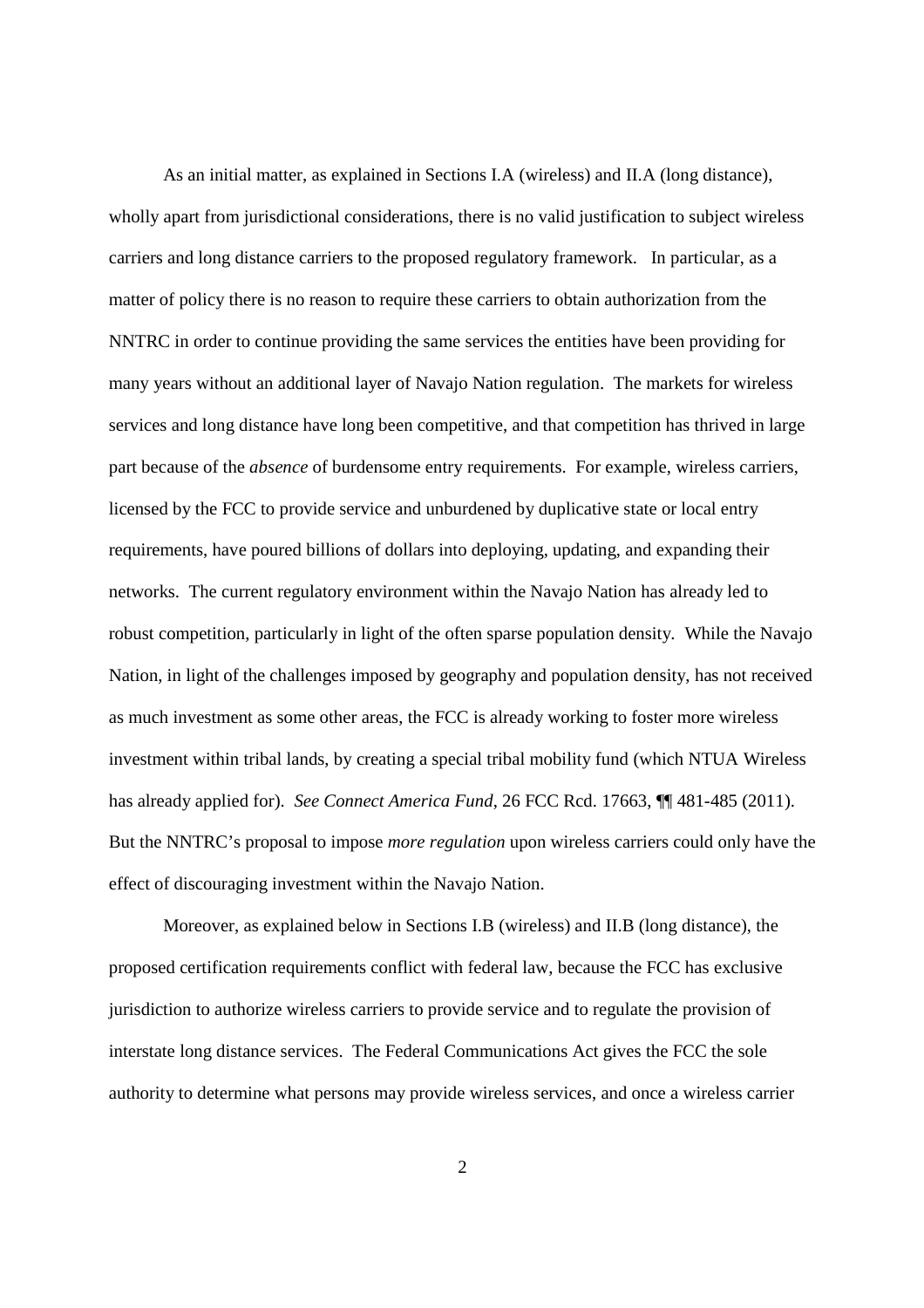has been licensed by the FCC to provide service in a particular area, federal law does not permit the Indian Nations to block that service by imposing their own certification requirements. Similarly, with respect to the regulation of interstate long distance services, Congress has occupied the field and given the FCC the exclusive authority to regulate such services.

In addition, as explained below in Sections I.C (wireless) and II.C (long distance), the proposed regulations exceed the Navajo Nation's limited authority to regulate nonmembers. For example, while the Notice relies upon the Navajo Nation's purported authority to exclude nonmembers (and hence to place conditions upon their entry into the Navajo Nation), that ignores the fact that under the Treaty of 1868, the Navajo Nation relinquished any right to exclude "works of utility or necessity." Further, while the Navajo Nation has some authority to regulate nonmembers who enter the Navajo Nation and create a consensual relationship to provide service to the Navajo People, the proposed regulations are not limited to those circumstances, but sweep much more broadly. For example, the proposed regulations are not limited to nonmembers that physically enter tribal land to provide wireless and/or long distance services.

Finally, as explained below in Section III, the four categories of authorization contemplated by the Notice are unreasonably vague, and fail to provide carriers any certainty as to the potential implications of seeking certification under one category or another. For example, the Notice suggests that a Public Interest Operator will assume greater regulatory burdens in exchange for certain benefits, including a proposed "public interest rate structure." However, the Notice fails to spell out all the contemplated responsibilities of a Public Interest Operator, and it does not explain what the public interest rate structure would be, or how it would differ from rates applicable to a Small Operator or General Operator. Perhaps more importantly, the Notice

3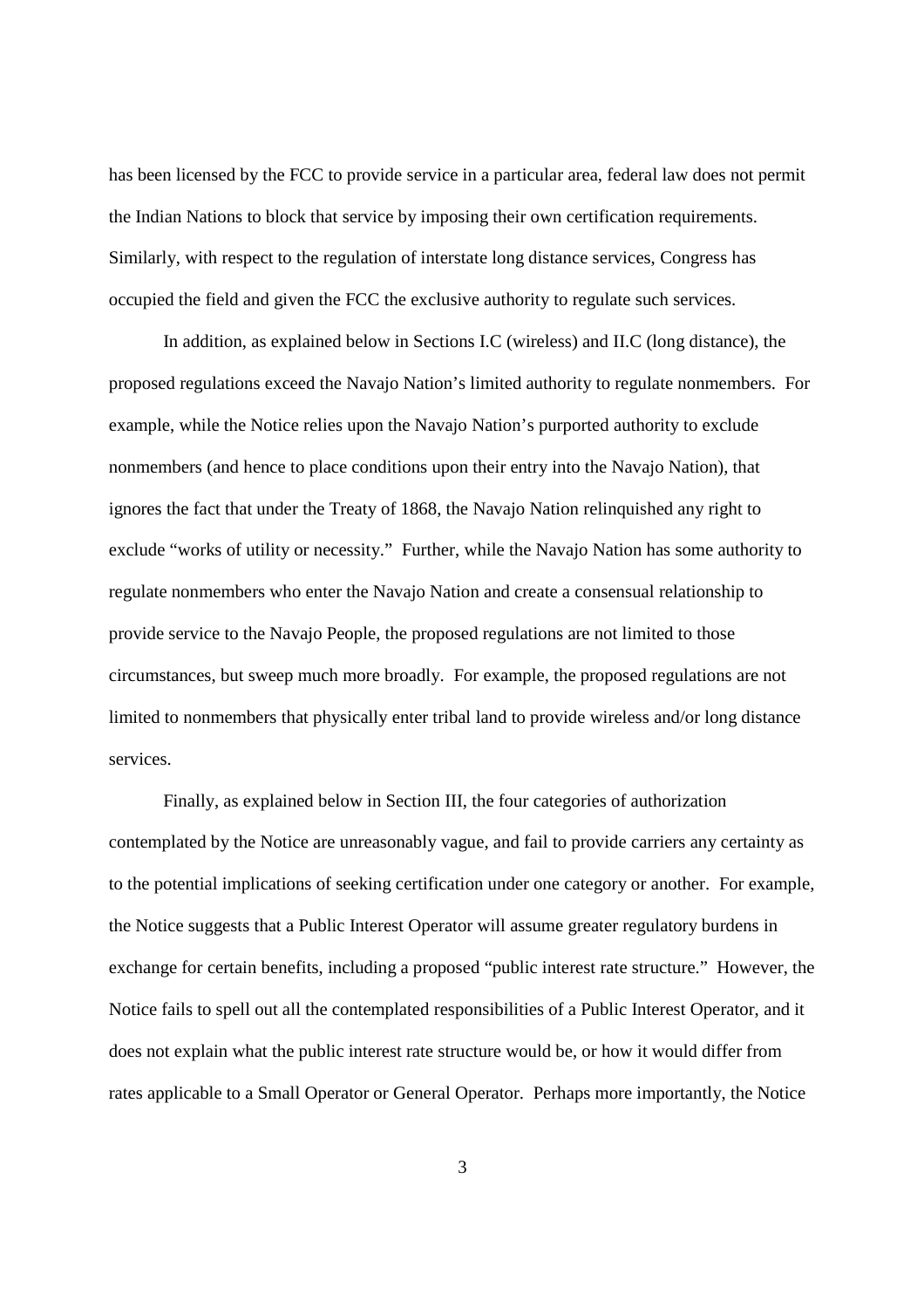fails to explain how the NNTRC possibly could establish a public interest rate structure, in light of the fact that the NNTRC appears to have no authority to lease tribal lands or set the rental rates at which the Navajo Nation leases its lands to others.

## **I. The NNTRC Should Decline To Impose Certification Requirements Upon Wireless Carriers.**

## **A. Imposing New Regulatory Burdens Upon Wireless Carriers Is Likely To Inhibit The Deployment Of New Wireless Infrastructure Within The Navajo Nation.**

Both as a matter of law and as a policy matter, the NNTRC should decline to impose new certification requirements upon wireless carriers. The purposes of the Navajo Telecommunications Regulatory Act ("Act") are "to make available within the Navajo Nation efficient, reasonably priced and rapid communications, to promote and expand communications within the Navajo Nation, and ensure that communication activity within the Navajo Nation is consistent with the traditions, customs and desires of the Navajo People." 21 N.N.C. § 502(A). The Notice fails to explain how imposing certification requirements upon wireless carriers would advance any of these goals. To the contrary, the imposition of such requirements would likely *discourage* the development of wireless services within the Navajo Nation and undermine the Act's goals. As a result, consistent with the authority granted by section 510(B) of the Act, the NNTRC should decline to require wireless carriers to obtain a certificate of convenience and necessity.

In the federal Omnibus Budget Reconciliation Act of 1993, Congress amended the federal Communications Act of 1934 (the "Federal Communications Act") to "dramatically revise the regulation of the wireless telecommunications industry" in order to unleash the benefits of the competitive marketplace to consumers. *Cellnet Communications, Inc. v. FCC*, 149 F.3d 429, 433 (6th Cir. 1998). It attempted to establish a "*national* regulatory policy for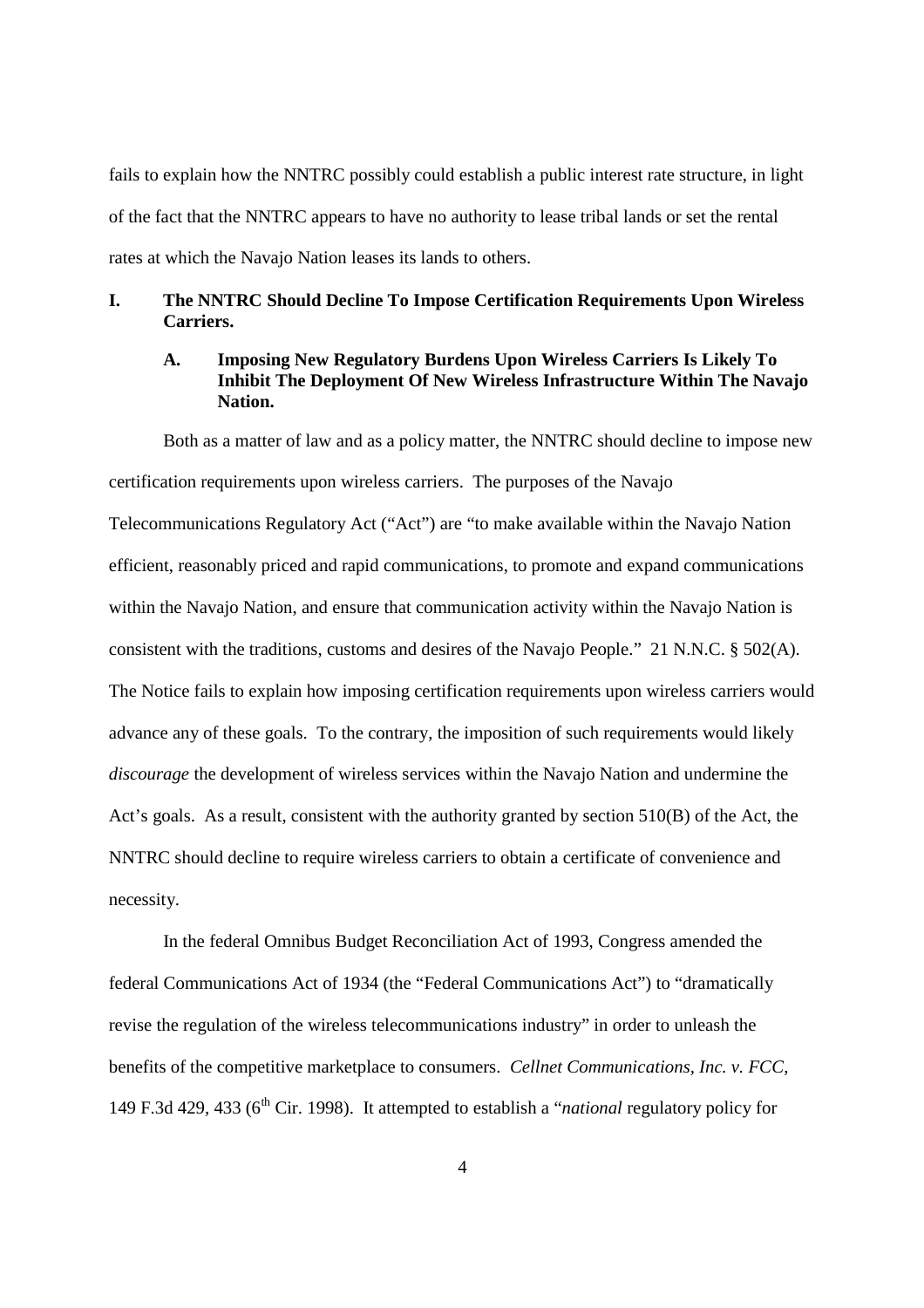[wireless service], not a policy that is balkanized state-by-state." *In the Matter of Petition of the Connecticut Dept. of Public Util. Control to Retain Regulatory Control of the Rates of Wholesale Cellular Service Providers in the State of Connecticut*, 10 FCC Rcd. 7025, 7034, ¶ 14 (FCC rel.

May 19, 1995) (emphasis added). As a result, the markets for wireless services have been and continue to be fiercely competitive across the nation, all to the benefit of consumers. For example, in order to compete to attract and retain satisfied customers, wireless carriers have invested and continue to invest enormous sums to deploy, maintain, and continually increase wireless coverage and capacity. The result has been a high-capacity, nationwide wireless network so valued by consumers that wireless subscriber connections have grown to more than 322 million<sup>2</sup> – a number that now exceeds the U.S. population – from less than one million customers in 1986.

This large-scale investment in wireless technologies and explosive growth in wireless coverage and usage is not attributable in any way to state or local entry regulation. To the contrary, it is a result of the competitive marketplace for wireless services. Since at least 1993, Congress has exempted wireless carriers from state and local entry regulation, allowing wireless carriers to dedicate their resources to aggressively investing in quality and coverage improvements, and bringing innovative new products and services to the marketplace.

There is no evidence of any sound reason the NNTRC now suddenly needs to intervene in the continued development of the markets for wireless services by establishing certification requirements. Establishing such requirements would necessarily make it more expensive and burdensome for existing wireless carriers to continue operating within the Navajo Nation, and create obstacles to entry by new wireless carriers. Wireless carriers do not face, and will not face, these same burdens and obstacles anywhere else in the United States. Simply put, imposing

<sup>&</sup>lt;sup>2</sup> http://www.ctia.org/advocacy/research/index.cfm/aid/10323.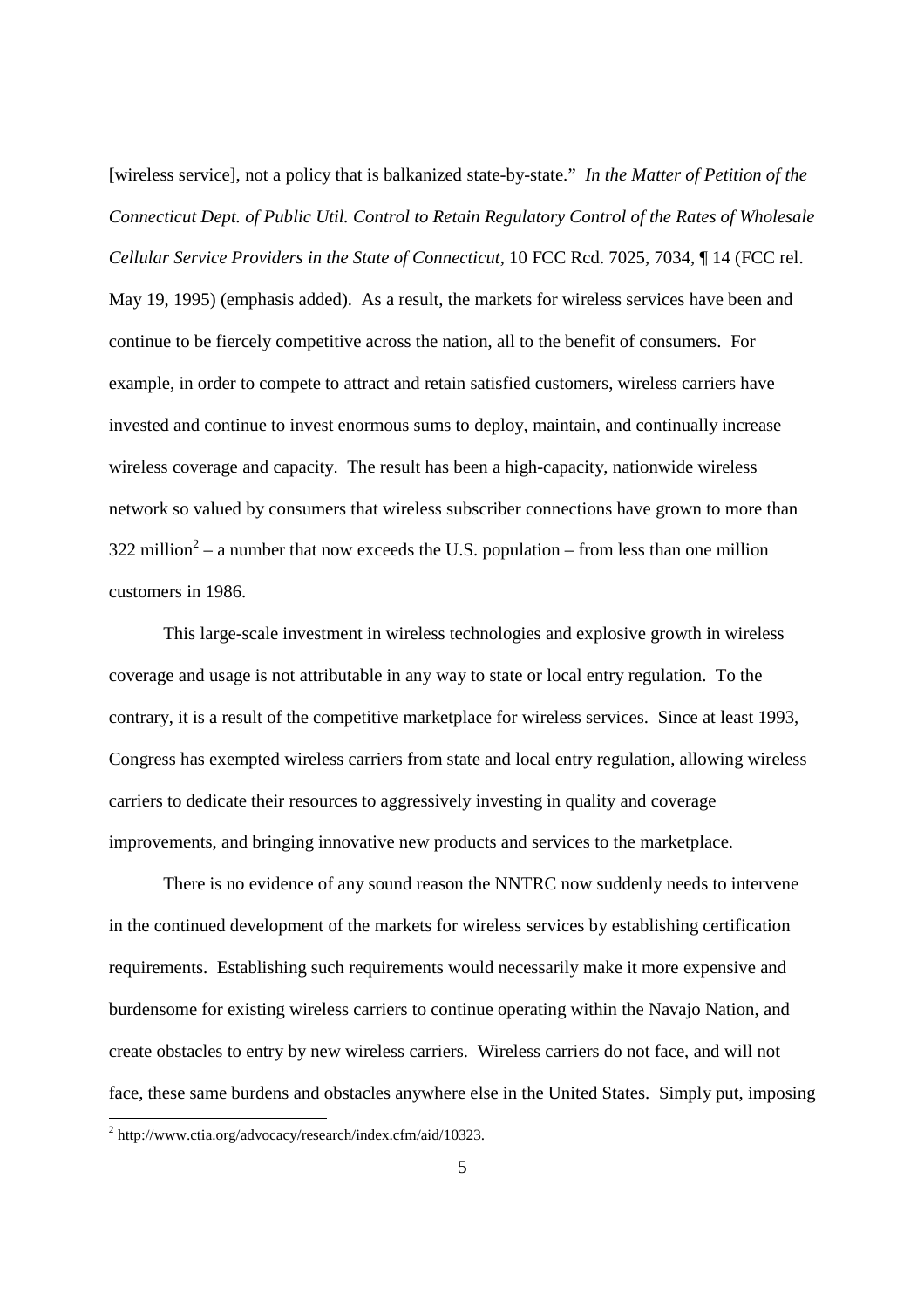costs and barriers on providers serving the Navajo Nation that do not exist anywhere else will not benefit the Navajo People as wireless carriers decide where in the United States to devote their resources and investments.

Moreover, the Notice does not set forth any persuasive rationale for requiring wireless carriers to obtain a certificate of convenience and necessity. The Notice states (at p.4) that "[t]he NNTRC through billing requirements will ensure that Navajo customers and the Navajo government are not charged state and local taxes for telecommunications services provided to tribal members, or the tribal government, on their own lands," but that misses the mark. Even if the NNRTC has the authority to impose such billing requirements upon wireless carriers, it has not proposed any such regulations. The requirement that it *has* proposed – to require wireless carriers to obtain a certificate authorizing the provision of wireless telecommunications services – has nothing to do with billing requirements.

The Notice also states (at p. 6) that "[t]he NNTRC is statutorily obligated to protect the Navajo public and will therefore regulate all operators, including wireless carriers, in the Navajo public interest," but that merely begs the question – will requiring wireless carriers to undertake the burden and expense of obtaining a certificate somehow protect the Navajo public interest? As explained above, it will not.

### **B. Federal Law Does Not Permit The NNTRC To Impose A Certification Requirement Upon Wireless Carriers.**

Even if there were some sound policy rationale for requiring wireless carriers to obtain a certificate of convenience and necessity, federal law would trump the NNTRC's proposed certification requirement. That is because Congress has invested the Federal Communications Commission ("FCC") with the exclusive authority to license and certify carriers to provide wireless services.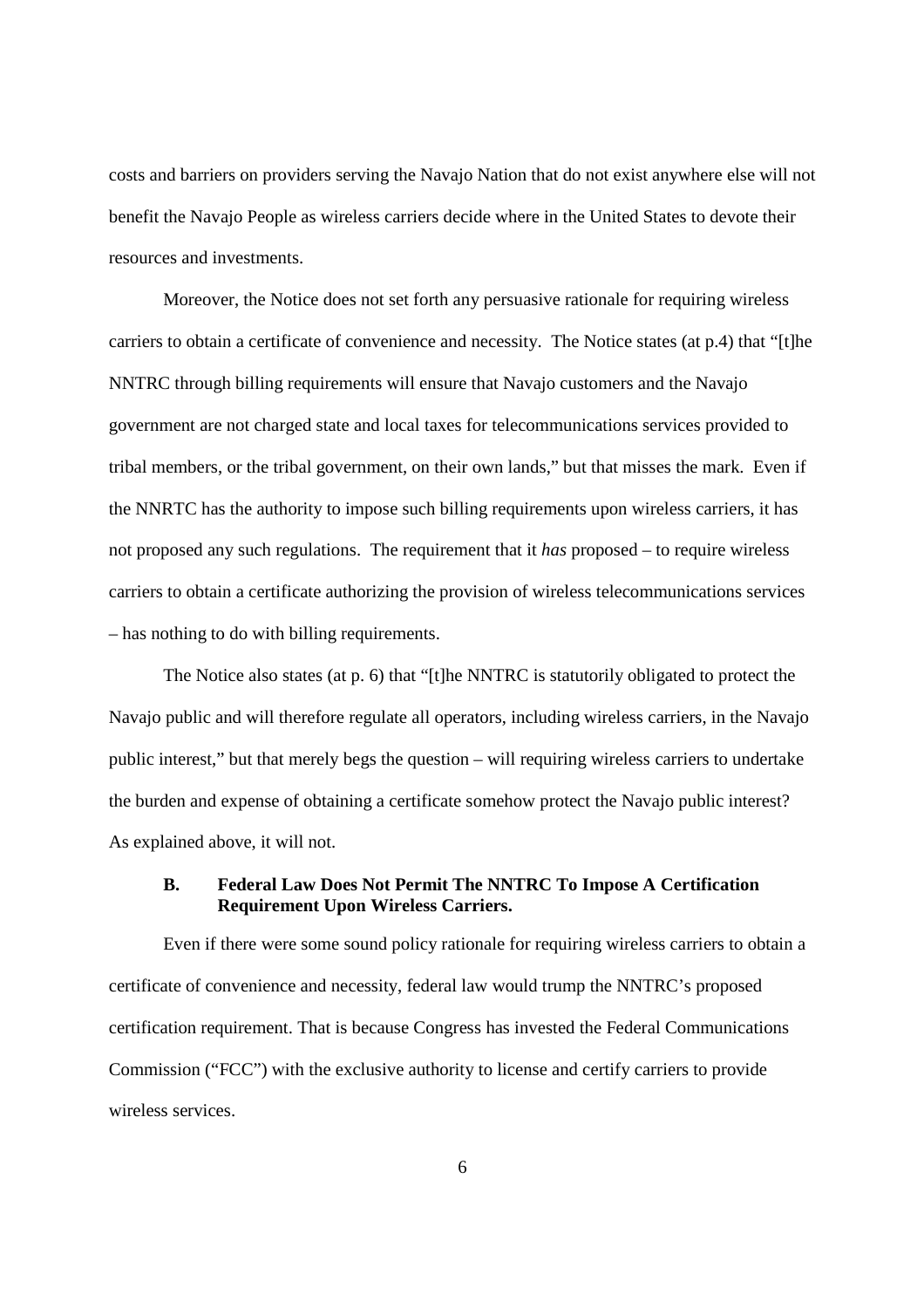The Federal Communications Act was enacted to promote "rapid, efficient, Nation-wide, and world-wide wire and radio communication service," by, among other things, "centralizing authority . . . with respect to interstate and foreign commerce in wire and radio communication" in the FCC. 47 U.S.C. § 151. While the FCC does not have general jurisdiction over intrastate communication services, the Federal Communications Act expressly makes an exception to this in "the provisions of section 301." 47 U.S.C. § 152(b). Section 301, in turn, addresses "license[s] for radio communication," and requires persons to obtain a license from the FCC to provide communications by radio, whether the communications are interstate or "from any place in any State . . . to another place in the same State." 47 U.S.C. § 301. In other words, the FCC's licensing authority in the context of wireless communications is not limited to interstate services, but includes the provision of wireless services anywhere in the United States.

The Federal Communications Act makes clear that the purpose of this broad grant of authority to the FCC is "to maintain the control of the United States over all the channels of radio transmission," and "to provide for the use of such channels . . . by persons . . . under licenses granted by Federal authority." *Id.* Both the federal courts and the FCC have uniformly held that the FCC's authority to license and certify wireless carriers is exclusive. For example, the Second Circuit has noted that "Congress gave the FCC the *exclusive* authority to grant licenses to [wireless] telecommunications providers." *New York SMSA Limited Partnership v. Town of Clarkstown*, 612 F.3d 97, 100 (2d Cir. 2010) (emphasis added). The Tenth Circuit has similarly concluded that "[u]nder the [Federal Communications] Act, the FCC is charged with certain regulatory authority over mobile services, even to the extent they have intrastate components," and "[t]he FCC has *exclusive* jurisdiction to regulate the . . . conditions of market entry of mobile services." *WWC Holding Co., Inc. v. Sopkin*, 488 F.3d 1262, 1271 (10th Cir. 2007) (emphasis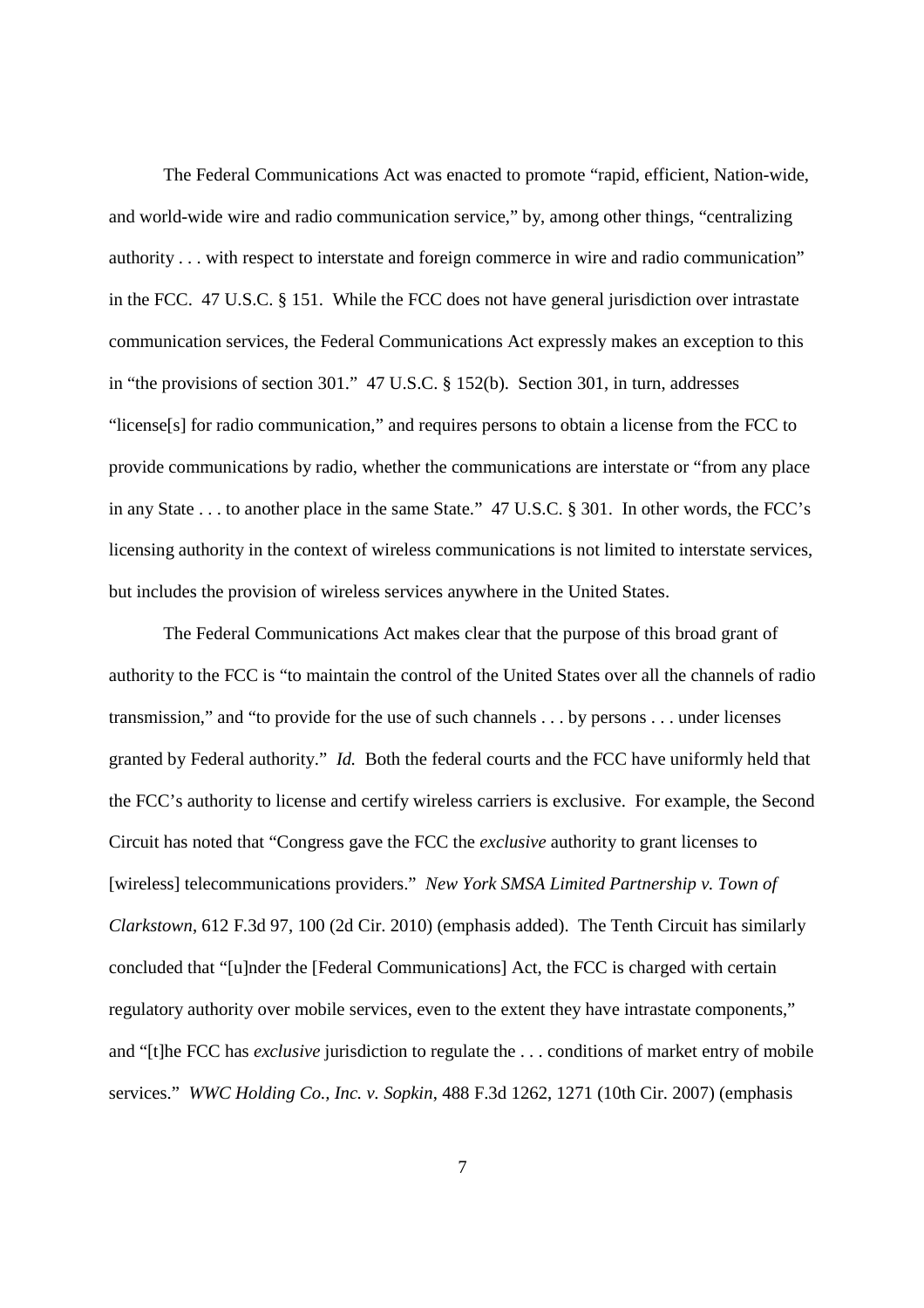added). The Ninth Circuit also has enforced "the FCC's *exclusive* licensing authority, *i.e.*, its power to regulate market entry" in the field of wireless services. *Telesaurus VPC, LLC v. Power*, 623 F.3d 998, 1010 (9th Cir. 2010) (emphasis added).

While Congress' grant to the FCC of wireless licensing authority does not specifically mention Indian Nations, it is well-settled that "federal laws generally applicable throughout the United States apply with equal force to Indians on reservations." *United States v. Farris*, 624 F.2d 890, 893 (9th Cir. 1980). The FCC's exclusive licensing authority throughout the United States is just such a "generally applicable" law.

Indeed, the Navajo Telecommunications Regulatory Act itself acknowledges that the Navajo Nation's authority to regulate wireless communications services is constrained by federal law. At the outset, the Act states that "the Navajo Nation by virtue of its inherent sovereign power has the authority to assert jurisdiction over telecommunications *not preempted* by applicable law and regulation of the federal government of the United States," and "[a]reas which may be preempted include matters relating to frequency allocation, *licensing*, permissible use of specific bands and interstate commerce." 21 N.N.C. § 502(B) (emphases added).

The NNTRC's proposal to require wireless carriers to obtain authorization from the NNTRC in order to provide wireless telecommunications services is precisely such a preempted "licensing" regulation. Pursuant to the Notice, the NNTRC would purport to exercise the authority to determine what persons will be certificated, or authorized, to provide wireless services within the Navajo Nation. But that is precisely what Congress has given the FCC exclusive authority to do. Wireless licenses granted by the FCC include the authority to provide communications services (*see, e.g.*, 47 C.F.R. § 24.3 ("PCS licensees may provide any mobile communications service on their assigned spectrum"), define the specific service areas where the

8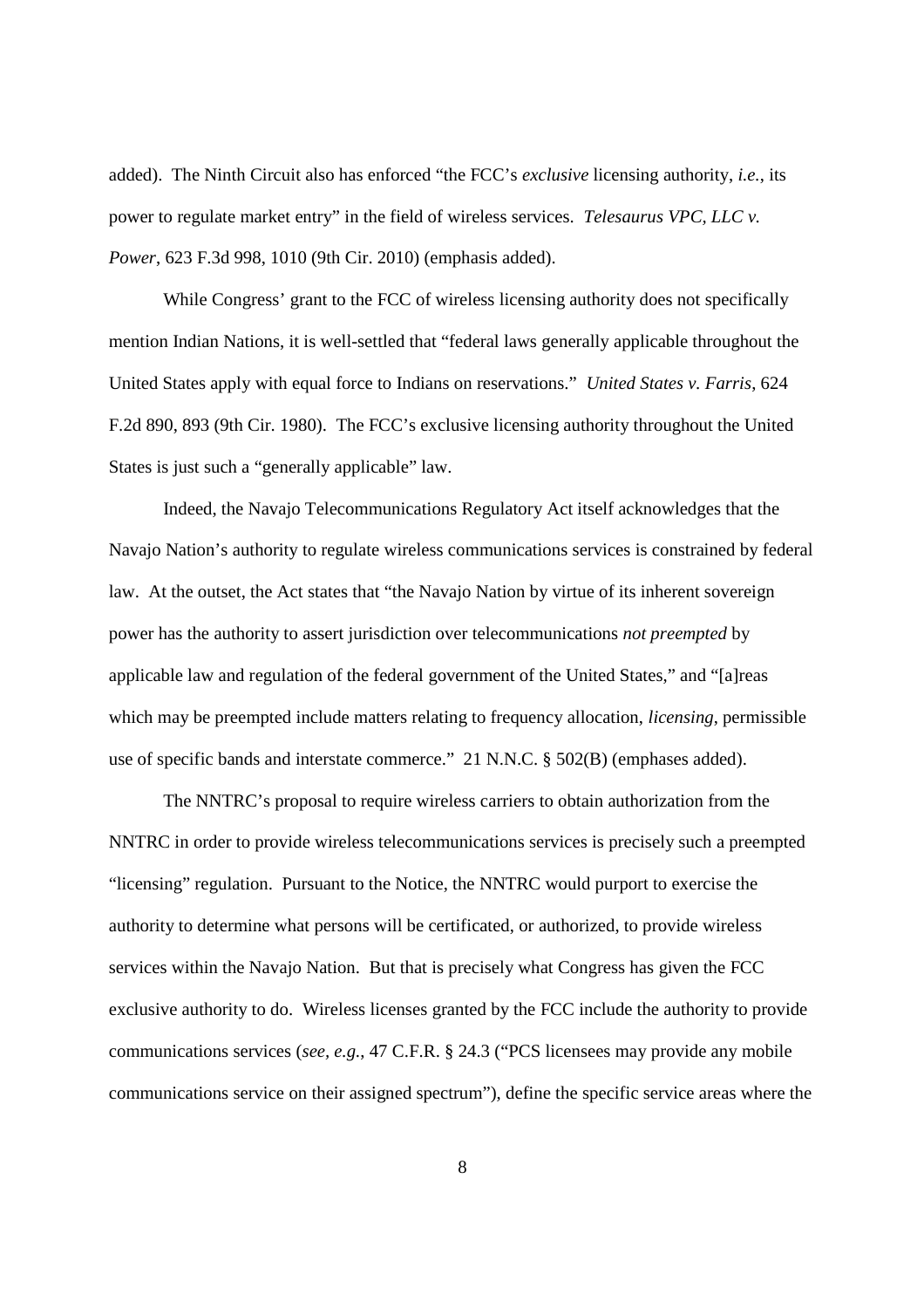carrier is permitted to provide service (*see, e.g.*, 47 C.F.R. § 24.102), and include construction, build-out, and facilities requirements (*see, e.g.*, 47 C.F.R. §§ 24.203, .232). As the Seventh Circuit has explained, "federal regulations expressly dictate the terms under which a provider may enter a new market," and "[t]he act makes the FCC responsible for determining the number, placement and operation of the cellular towers and other infrastructure." *Bastien v. AT&T Wireless Services, Inc., 205 F.3d 983, 988 (7<sup>th</sup> Cir. 2000). Thus, for example, "the modes and* conditions under which AT&T Wireless may begin offering service" in a market is "reserved to the FCC." *Id.* at 989. Simply put, once the FCC has authorized a carrier to provide wireless telecommunications services in a service area that includes all or part of the Navajo Nation, the NNTRC has no authority to block the carrier's provision of wireless service by imposing its own certification requirement, irrespective of how that requirement is structured.

Moreover, while there are limited exceptions to the rule set forth in *Farris*, none applies here. In particular, a law generally applicable throughout the United States may not apply to reservations where the matter involves "rights of self-governance in purely intramural matters," where it would "abrogate rights guaranteed by Indian treaties," or where it is shown "by legislative history or some other means that Congress intended [the federal law] not to apply to Indians on their reservation." *Farris*, 624 F.2d at 893-94. Here, granting authority to provide wireless services plainly is not a "purely intramural matter," as the failure of radio spectrum and wireless signals to confine themselves to geographic and political boundaries is precisely why Congress designated a single federal authority, the FCC, to regulate those communications. The second exception "applies only to subjects specifically covered in treaties" (*Farris*, 624 F.2d at 893), and no treaty with the Navajo Nation specifically addresses the licensing of wireless carriers.

9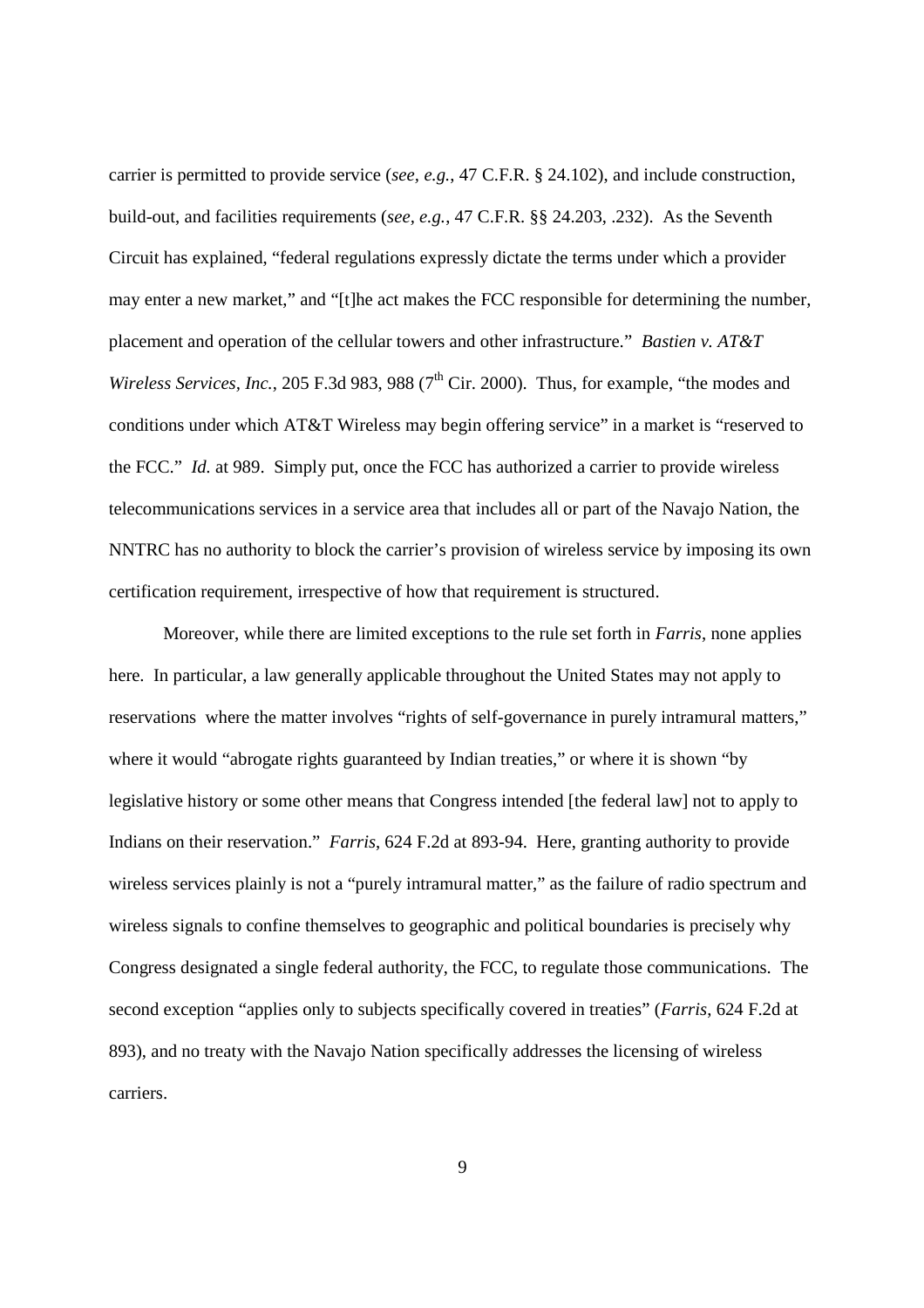Nor is there any indication that Congress intended the Federal Communications Act to exclude the provision of wireless services within reservations, or to reserve to tribes the authority to regulate who may use wireless spectrum to provide communications services within reservations. To the contrary, 47 U.S.C. § 301 gives the FCC exclusive authority to determine what persons are authorized to provide communications services by radio, including "from one place in any State, Territory, or possession of the United States . . . to another place in the same State, Territory, [or] possession" and "from any State, Territory, or possession of the United States . . . to any other State, Territory, or possession of the United States." Wireless communications from within the Navajo Nation plainly are from a place physically within a State or territory of the United States. *Compare Cross v. Commissioner of Internal Revenue*, 98 T.C. 613, 616 (U.S.T.C. 1992) (Puyallup Indiana Reservation "is unquestionably physically located wholly inside the boundaries of Washington State"); *United States v. Coxe*, 59 U.S. 100, 104 (1855) ("The Cherokee country, we think, may be considered a territory of the United States"). Similarly, the Federal Communications Act makes clear that it "shall" broadly "apply to *all* interstate and foreign communication by wire or radio and all interstate and foreign transmission of energy by radio, which originates and/or is received within the United States, and to *all* persons engaged within the United States in such communication or such transmission of energy by radio." 47 U.S.C. § 152 (emphases added). Section 332 of the Federal Communications Act similarly confirms that it was Congress's intent to give the FCC exclusive authority to certify carriers to provide wireless service. That section expressly provides that "no State or local government shall have any authority to regulate the entry of . . . any commercial mobile service."  $47 \text{ U.S.C. }$  §  $332(c)(3)$ . It would make little sense to construe the Federal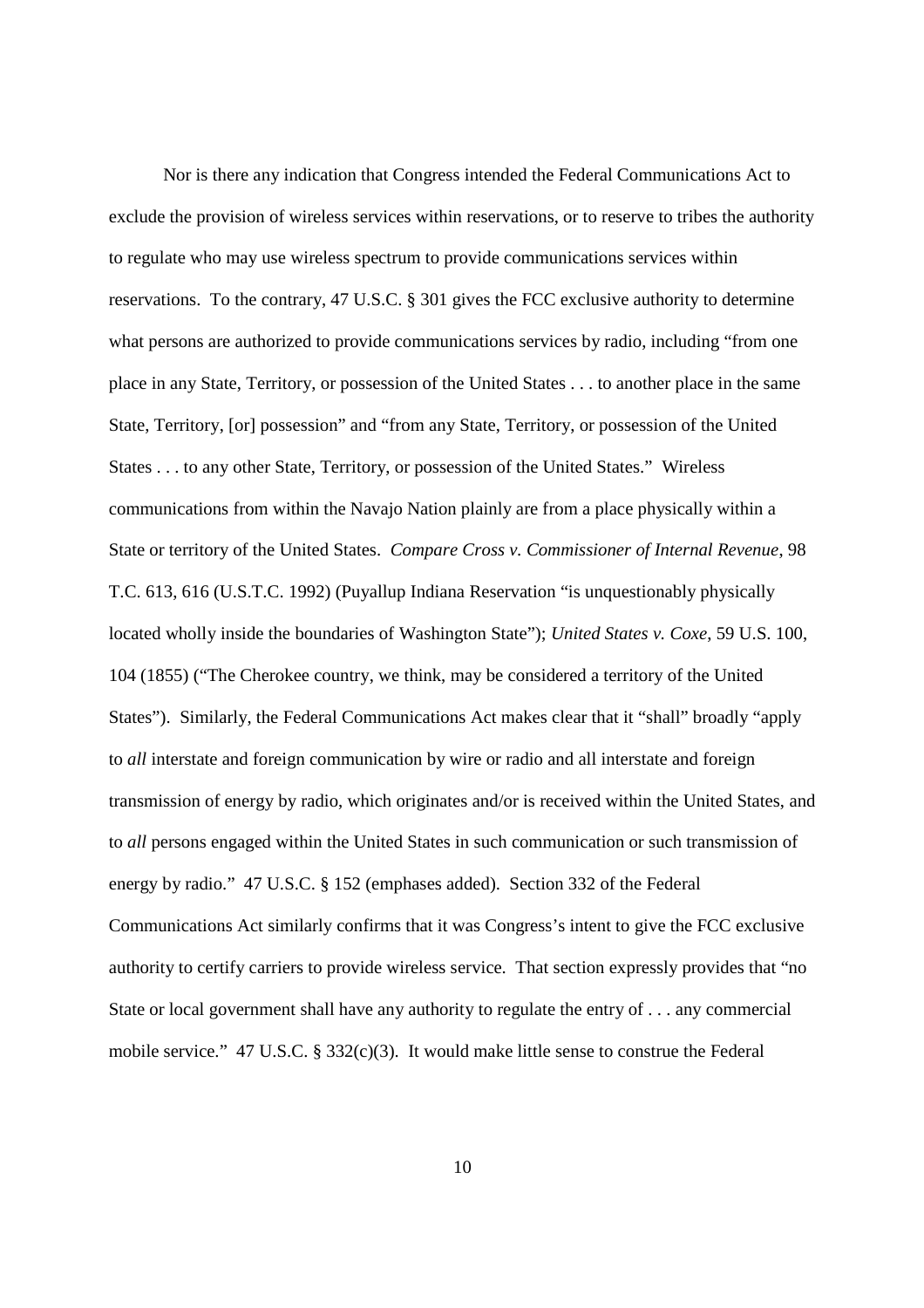Communications Act to reserve that same authority to tribes, as that would create the very patchwork of wireless entry regulation that Congress sought to avoid.<sup>3</sup>

The FCC has already reached the conclusion that the Federal Communications Act does not permit the tribes to certify wireless carriers, because the FCC "has the *sole* authority to *license and certify* carriers wishing to operate cellular systems." *In the Matter of AB Fillins*, 12 FCC Rcd. 11755, 11765 (rel. Aug. 1, 1997). The FCC noted that "Section 301 of the Act makes clear that a major purpose of the Act is to 'maintain the control of the United States over the channels of radio transmission,'" and "[i]t is undisputed that under the Act the Commission has the sole authority to license and certify carriers wishing to operate cellular systems." *Id.* ¶ 30. The FCC noted the rule set forth in *Farris* and its exceptions, and concluded that "[n]one of these exceptions are applicable to radio frequency management, and more particularly the Commission's licensing scheme." *Id.* ¶ 31. "To allow Native Americans to exercise independent spectrum management authority and exempt them from the national cellular licensing scheme would clearly thwart the legislative intent underlying the Communications Act and the policies served by our cellular licensing rules," and even if the tribe could "deny cell sites to the Commission's licensee, it does not have the additional power to displace the Commission's licensing process." *Id.* ¶ 32.<sup>4</sup>

The federal district court in South Dakota reiterated a similar conclusion in *Alltel Communications, LLC v. Oglala Sioux Tribe*, 2011 WL 796409 (D.S.D. Feb. 28, 2011). There, the Oglala Sioux Tribe claimed that it owned the radio spectrum over its reservation and the FCC

<sup>3</sup> In any event, the Navajo Nation is a "local government" within the United States. *Compare Merrion v. Jicarilla Apache Tribe*, 455 U.S. 130, 158 (1982) (referring to tribe acting in its capacity "as local government"); *Santa Clara Pueblo v. Martinez*, 436 U.S. 49, 55, 56 (1978) (referring to tribes' power of "local self-government").

<sup>&</sup>lt;sup>4</sup> The Notice (at p. 2) cites *AB Fillins* for the proposition that "[a]s a tribal landowner, the Navajo Nation . . . may condition use of its tribal lands as it wishes, including placing requirements on wireless carriers for entry onto its lands." That ignores the FCC's key holding that under federal law there are limits to the conditions the Navajo Nation may impose – in particular, a tribe cannot leverage any authority to deny the placement of physical facilities into an attempt "to displace the Commission's licensing process." 12 FCC Rcd. at 11766.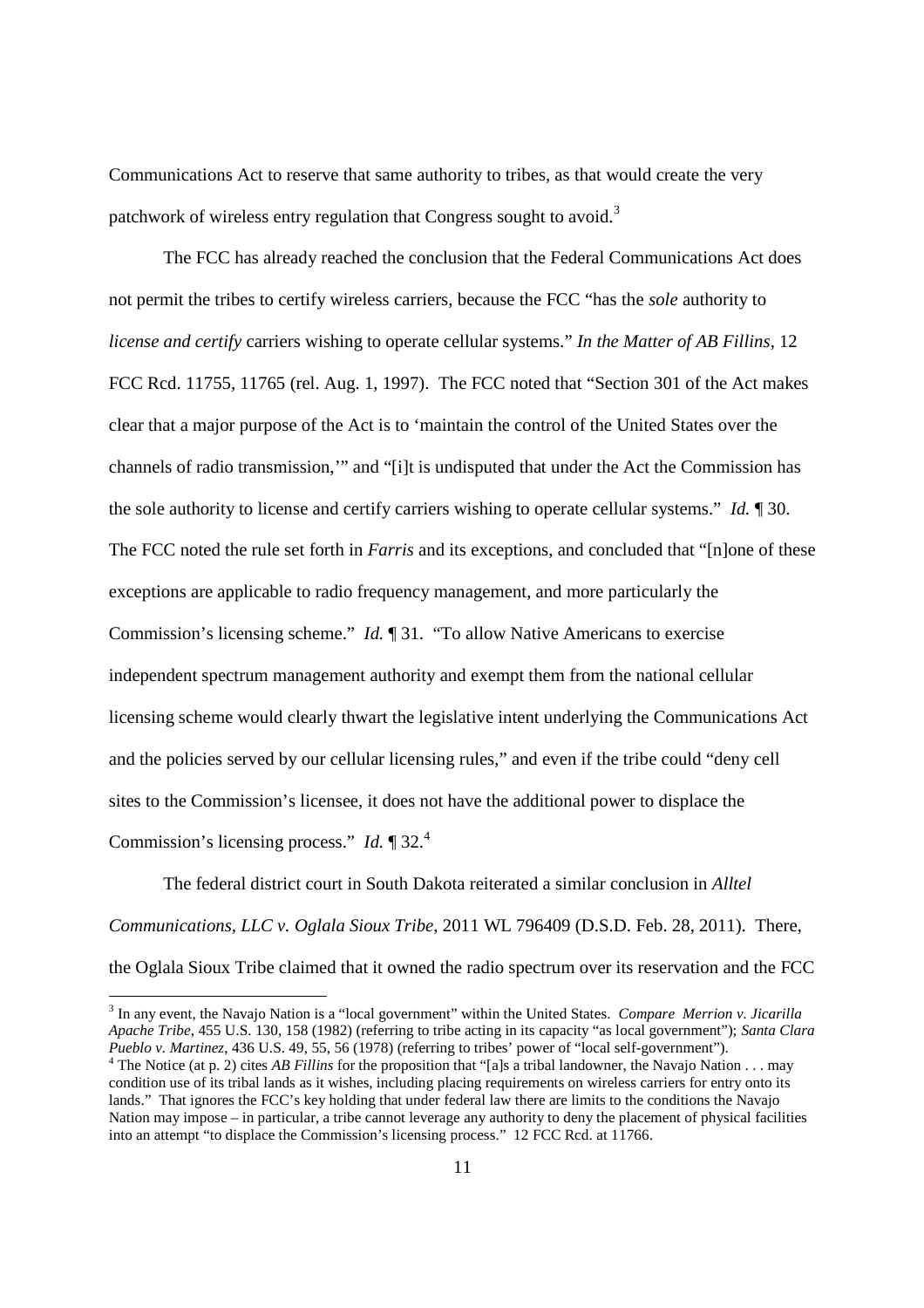could not license the spectrum to any other entity. In dismissing this claim, the court held that "'Congress assigned to the Federal Communications Commission . . . exclusive authority to grant licenses'" for wireless services. *Id.* at \*5 (quoting *Metro Broad., Inc. v. FCC*, 497 U.S. 547, 553 (1990)). The Federal Communications Act "established the nationwide system for the regulation of the electromagnetic spectrum for radio transmissions," and "Congress delegated the authority, solely and exclusively, to the FCC to license the use of radio transmissions." *Id.* The court pointed to the FCC's decision in *AB Fillins*, and reiterated the FCC's "exclusive licensing authority over the electromagnetic spectrum." *Id.* at \*5-\*6.

Finally, the Notice's attempts to avoid preemption are misplaced. The Notice asserts that "preemption does not include tribal regulation requiring local business licensing, informational filings, unlawful and/or deceptive billing practices, [and] use of tribal lands" (Notice at p.3 (citations omitted)), and cites to cases holding that Congress did not preempt all claims regarding wireless rates (*id.* at p.6). Even if that is an accurate statement of the law, it has no application here. The Notice does not propose to enact land use regulations or regulations regarding rates or billing practices. Instead, it proposes to impose a certification requirement to regulate who may provide wireless services.

Nor, contrary to the Notice's suggestion, does the proposed certification requirement fall within the scope of permissible "local business licensing" or "informational filings." Navajo law already provides for generally applicable business licensing requirements – in particular, the Navajo Nation Corporation Act requires all corporate businesses to register as a foreign or domestic corporation. *See* 5 N.N.C. § 3100 *et seq*. Even if the Navajo Nation may require wireless carriers to comply with such generally applicable business requirements, it may not create special certification requirements, not applicable to businesses in general, to control who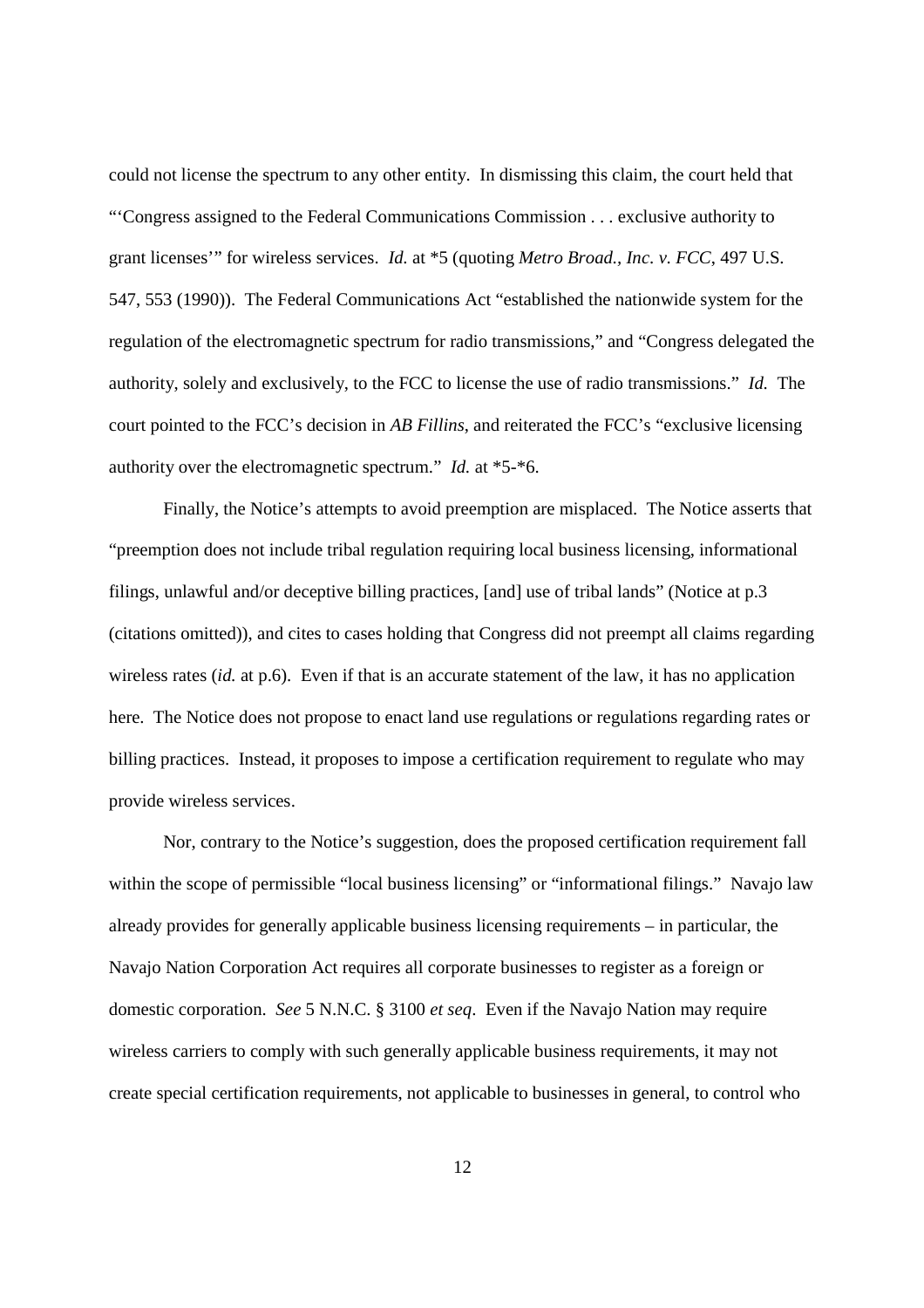may provide wireless services. Similarly, while the FCC has indicated that "a requirement that licensees identify themselves to [a state commission]" may be permissible "so long as nothing more than standard informational filings is involved" (*Petition of the People of the State of California*, 10 FCC Rcd. 7486, 7550 (1995)), the proposed regulations require more than mere informational filings – they impermissibly purport to require wireless carriers to obtain authorization from the NNTRC in order to provide wireless services. That is the case even with respect to the proposed "Small Operator" and "General Operator" categories. While the Notice suggests these operators will not receive a formal certificate of convenience and necessity, these categories remain impermissible certification requirements. Indeed, the Notice refers to "four levels of authorization" and four "level[s] of certification;" makes clear that a General Operator must receive "certification;" and states that "the NNTRC would certify the [Small Operator] to conduct business." Notice at pp. 7-9. And even those seeking certification as a Small Operator or General Operator must submit an "Application for Authorization to Provide Telecommunications Services on the Navajo Nation." Notice, Exhibit A. However, as explained above, with respect to wireless carriers the authority to grant such authorization is reserved specifically and exclusively to the FCC under federal law.

# **C. The Proposed Regulations Exceed The Navajo Nation's Authority To Regulate Nonmembers.**

Wholly apart from the issue of federal preemption, the regulations proposed in the Notice are flawed because they exceed the Navajo Nation's authority to regulate nonmember wireless carriers. Analysis of the Navajo Nation's authority here must begin with the well-settled proposition that "absent express authorization by federal statute or treaty, tribal jurisdiction over the conduct of nonmembers exists only in limited circumstances." *Strate v. A-1 Contractors*, 520 U.S. 438, 445 (1997). The Notice does not and cannot assert that the proposed regulations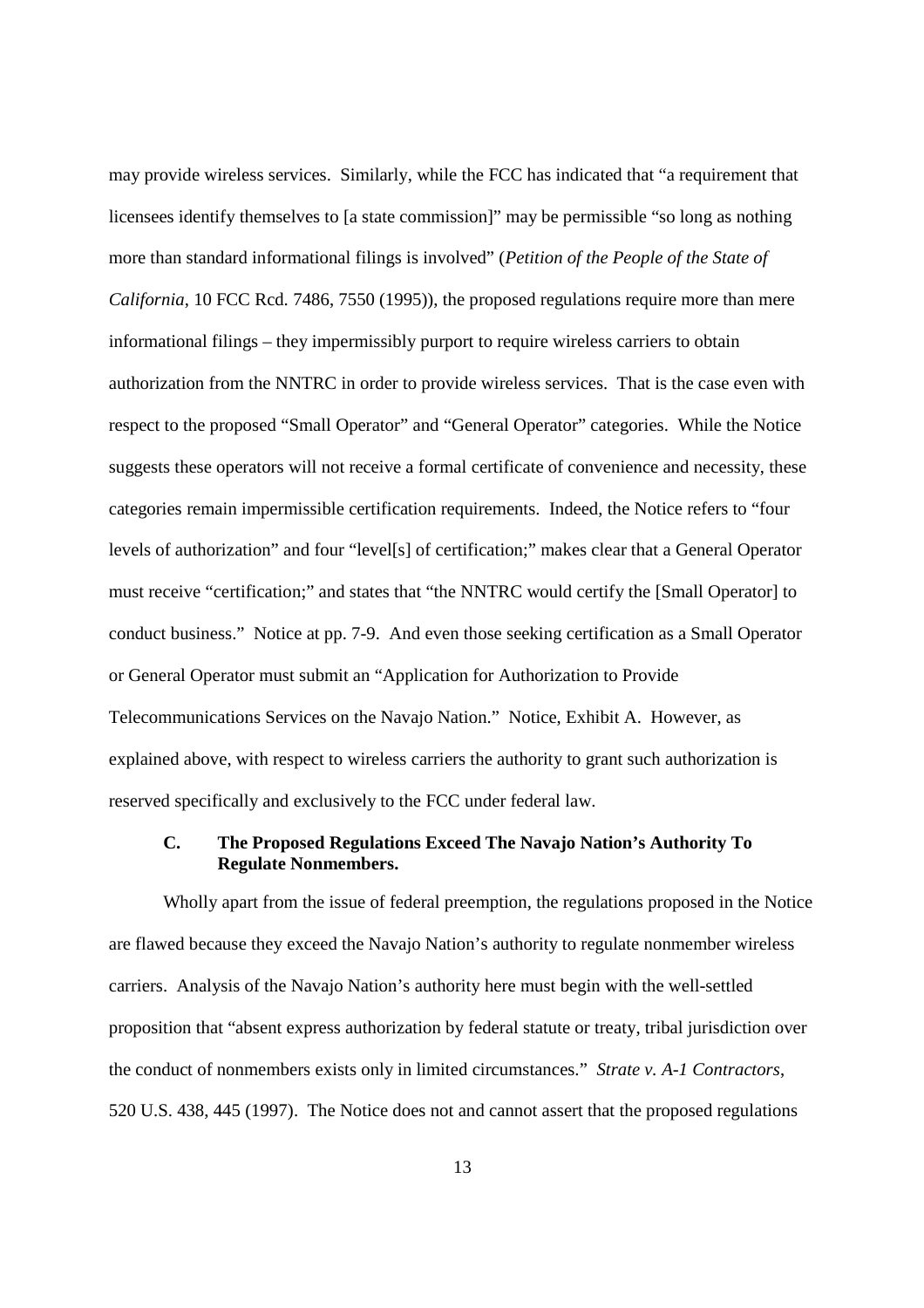are expressly authorized by any federal statute or treaty. Instead, it suggests they are authorized by the Navajo Nation's authority to exclude nonmembers, and by what is commonly referred to as the first *Montana* exception, which provides that a tribe may exercise some authority over the activities of nonmembers on a reservation who enter into a consensual relationship with the tribe. *See Montana v. United States*, 450 U.S. 544, 565 (1981).

As explained below, neither is sufficient to support the proposed regulations. The proposed regulations are not supported by the Navajo Nation's authority to exclude, both because in the Treaty of 1868 the Navajo waived any right to exclude "works of utility or necessity" and because the proposed regulations are not limited to carriers with a physical presence on tribal lands. *See* Section I.C(1), *infra*. And the first *Montana* exception is inapplicable because, among other things, the proposed regulations are not limited to carriers with a physical presence on tribal lands that enter the Navajo Nation for the purpose of providing service to the tribe or its members. *See* Section I.C(2), *infra*.

1. The Notice asserts that "[t]he authority to exclude non-Indians from Navajo Nation tribal land necessarily includes the lesser authority to set conditions on their entry through regulations." Notice at p. 2 (citing *Merrion v. Jicarilla Apache Tribe*, 455 U.S. 130 (1982), and *Water Wheel Camp Recreational Area, Inc. v. Larance*, 642 F.3d 8021 (9th Cir. 2011)). This proposition, even if true in many circumstances, does not support the proposed regulations for at least two reasons.

First, with respect to communications facilities, the Navajo Nation has relinquished its "authority to exclude." Under the Treaty of 1868, Article IX, the Navajo Nation agreed "[t]hey will not in [the] future oppose the construction of railroads, wagon roads, mail stations, or other works of utility or necessity which may be ordered or permitted by the laws of the United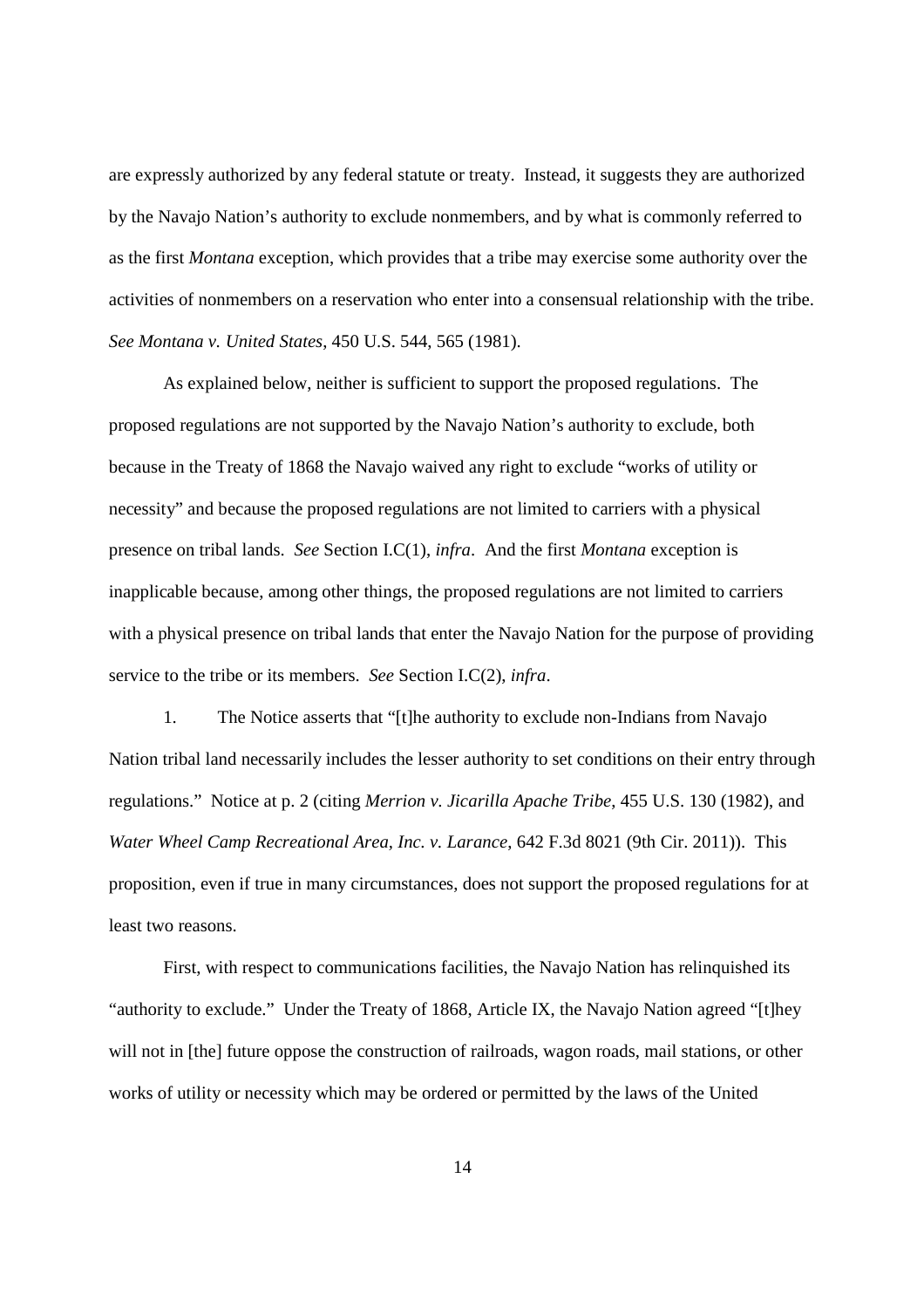States." The Notice suggests that "this provision refers to rights-of-way which cross the Nation's lands and does not refer to entry onto the Navajo Nation in order to conduct business with the Navajo People, and otherwise in no way affects the Nation's ability to place reasonable conditions on its rights-of-way." Notice at p. 2. That misses the mark. The Treaty on its face is not limited to "rights-of-way," but includes, for example, physical structures like "mail stations." More to the point, it expressly includes "other works of utility or necessity," which easily encompasses the construction of facilities for more modern means of communication. The Treaty may not apply to all "entry onto the Navajo Nation in order to conduct business" (Notice at p. 2), but when the only "entry" at issue is the placement of "works of utility or necessity" (like cellular towers), the Navajo Nation has no authority to prohibit that entry. As a result, *Merrion* and *Water Wheel* provide no basis for regulation here. *See Nevada v. Hicks*, 533 U.S. 353, 359 (2001) ("Both *Montana* and *Strate* rejected tribal authority to regulate nonmembers' activities on land over which the tribe could not 'assert a landowner's right to occupy and exclude."").

Second, wholly apart from the Treaty, the Notice's reliance on the rule of *Merrion* and *Water Wheel* also is misplaced because the proposed regulations fail to limit their application to persons that enter tribal land in order to provide wireless communications services to the Navajo People. Because of the nature of wireless service, a wireless provider could provide service without any physical entry onto tribal land. For example, the wireless carrier's facilities could be entirely upon non-tribal land or outside the boundaries of the Navajo reservation. In such circumstances, the Navajo Nation's authority to exclude nonmembers from its lands plainly does not come into play.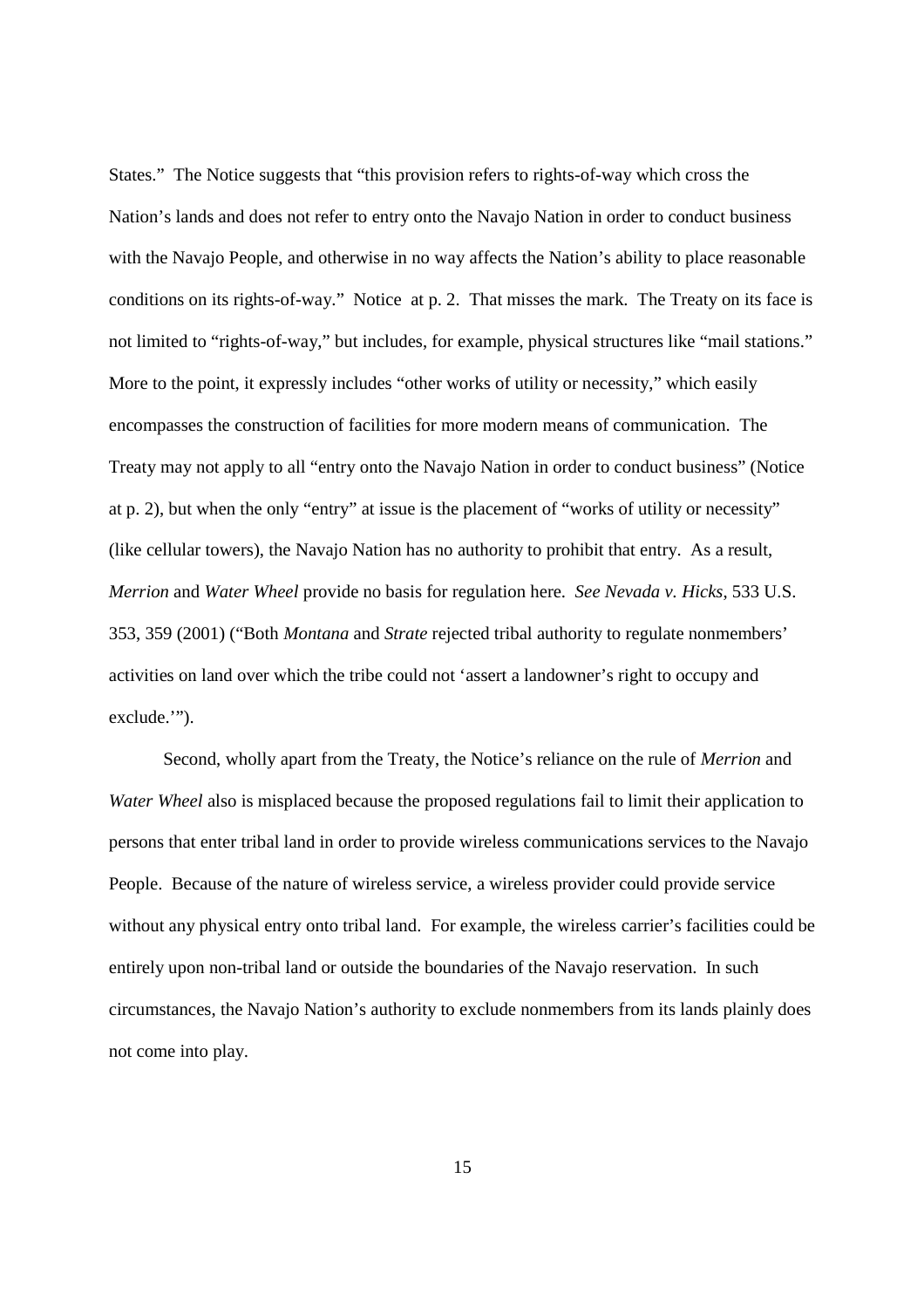2. The Notice also suggests that the NNTRC "has regulatory jurisdiction over operators pursuant to the first prong of the *Montana* analysis, based on the consensual business relationship of operators and the Navajo Nation." Notice at p. 2. *Montana* holds that, as a "general proposition," "the inherent sovereign powers of an Indian tribe do not extend to the activities of nonmembers of the tribe." *Montana v. United States*, 450 U.S. 544, 565 (1981). The Supreme Court also held that some exceptions apply allowing tribes "to exercise *some* forms of civil jurisdiction over non-Indians *on their reservations*," including the regulation of "the activities of nonmembers who enter consensual relationships with the tribe or its members, through commercial dealing, contracts, leases, or other arrangements." *Id.* (emphases added). This exception does not save the proposed regulations here, for a number of reasons.

First, the proposed regulations, on their face, are not limited to carriers that enter into commercial relationships with the tribe or its members. Rather, the regulations would purport to apply even to wireless carriers that provide service to, *e.g.*, nonmembers travelling through the reservation.

Second, the proposed regulations, on their face, are not limited to wireless carriers "on the[] reservation[]." *Montana*, 450 U.S. at 565. As the Supreme Court has made clear, "*Montana* and its progeny permit tribal regulation of nonmember *conduct inside the reservation* that implicates the tribe's sovereign interests." *Plains Commerce Bank v. Long Family Land and Cattle Co., Inc.*, 554 U.S. 316, 332 (2008) (emphasis added). *Montana*'s first exception relied upon "four cases," and "[e]ach involved regulation of non-Indian activities *on the reservation* that had a discernable effect on the tribe or its members," and "[o]ur cases since *Montana* have followed the same pattern, permitting regulation of certain forms of nonmember conduct *on tribal land*." *Id.* at 332-33 (emphases added). Thus, to the extent a wireless carrier provides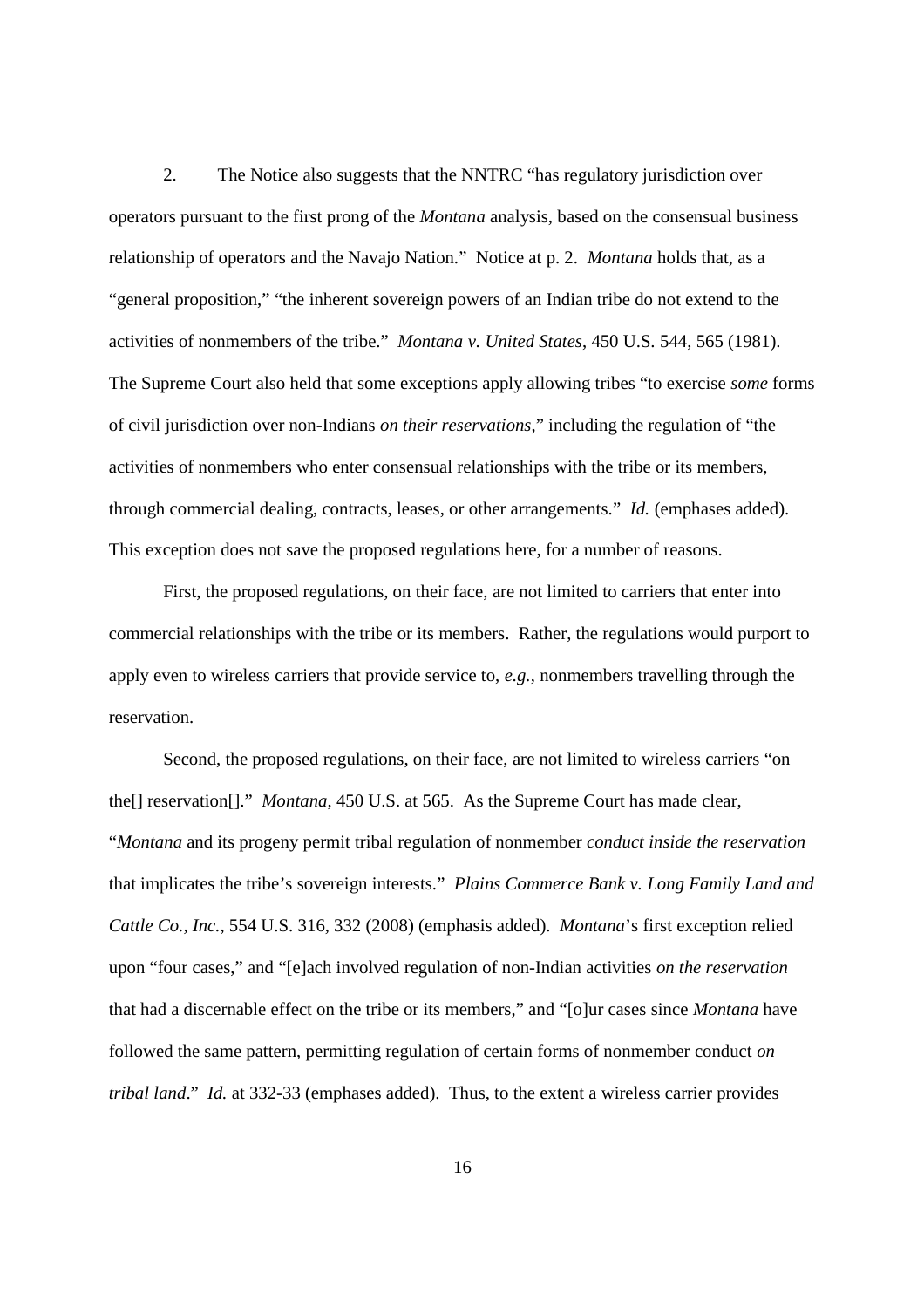wireless services without any physical presence on the reservation, Montana's first exception clearly does not apply.

Third, even the physical presence of a wireless carrier within the Navajo Nation alone is not a ground for the exercise of jurisdiction. In particular, the mere fact that a wireless carrier may enter into a lease with the tribe to place some portion of its network facilities upon tribal land does not, as the Notice erroneously suggests, permit the Navajo Nation to regulate the provision of wireless services throughout the Navajo Nation. The placement of facilities within the Navajo reservation cannot be deemed a "consensual relationship" with the tribe under *Montana* because the Treaty requires the Navajo Nation to permit the construction of "works of utility or necessity." Indeed, a federal court rejected the application of the first *Montana* exception for much the same reason in *Reservation Tel. Coop. v. Henry*, 278 F. Supp. 2d 1015 (D.N.D. 2003), concerning the authority of a tribe to tax telephone cooperatives that operated on a reservation using federally-granted rights-of-way. The court concluded that "as a matter of law," the telephone companies "have not entered into a 'consensual relationship' with the tribe or its members as a result of providing telecommunication services on the Reservation." *Id.* at 1013. That was the case, the court concluded, because the cooperatives were using rights-of-way obtained through a Congressional grant, and they "received their authority to operate and provide telecommunication services on the Reservation from a grant of legislative authority" – namely, pursuant to certificates granted by the state commission – "which does not equate with a 'consensual relationship' to satisfy the *Montana* test." *Id.* at 1023-1024. *See also Big Horn Elec. Coop., Inc. v. Adams*, 219 F.3d 944, 951 (9th Cir. 2000) (placement of utility facilities in federal rights-of-way "were insufficient to create a consensual relationship with the Tribe"). Similarly, wireless carriers here obtain authority to place facilities pursuant to the Treaty, and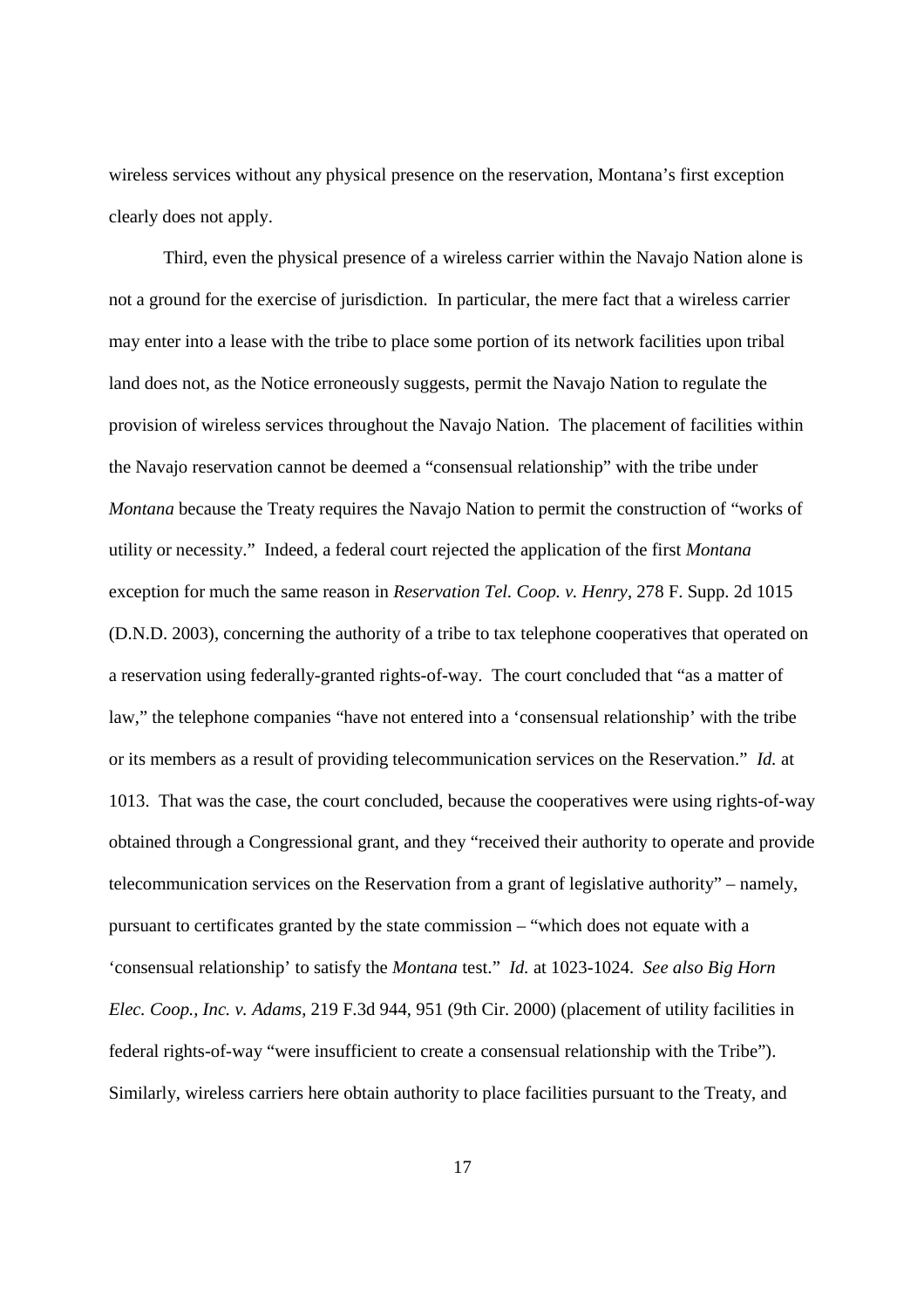obtain authority to provide wireless services within the Navajo Nation pursuant to FCC licenses, neither of which equates to a "consensual relationship" under *Montana*.

Moreover, the case law makes clear that "[e]ven with the presence of a consensual relationship, however, the first exception in *Montana* does not grant a tribe unlimited regulatory . . . jurisdiction over a nonmember." *Big Horn*, 219 at 951. Rather, the "regulation imposed by the Indian tribe [must] have a nexus to the consensual relationship itself," and "[a] nonmember's consensual relationship in one area thus does not trigger tribal civil authority in another – it is not 'in for a penny, in for a Pound.'" *Atkinson Trading Co. Inc. v. Shirley*, 532 U.S. 645, 656 (2001). Here, a lease for the placement of a structure is just that  $-$  a lease of real property  $-$  and whatever the Navajo Nation's authority to regulate leases and the placement of structures on land, that consensual relationship does not trigger authority in an unrelated area, including the licensing of wireless carriers to provide communications services.

Finally, a wireless carrier's provision of wireless service to some members of the Navajo Nation is not the kind of "consensual relationship" to which *Montana*'s exception applies. That exception is intended to account for instances where a nonmember purposefully enters a reservation to conduct business with the tribe or its members. In the case of wireless service, no such purposeful activity necessarily occurs, particularly where a wireless carrier does not market or have a retail presence within the Navajo Nation. For example, a member of the Navajo Nation could purchase wireless service from AT&T at a retail store in Chicago, and that service allows the member to use AT&T's wireless service anywhere in the United States. At the time of purchase, AT&T would not know whether the customer was a member or nonmember, and would have no knowledge of where the customer intended to use the service – in the Chicago area or eventually at some place within the Navajo Nation. The service, by its very nature, is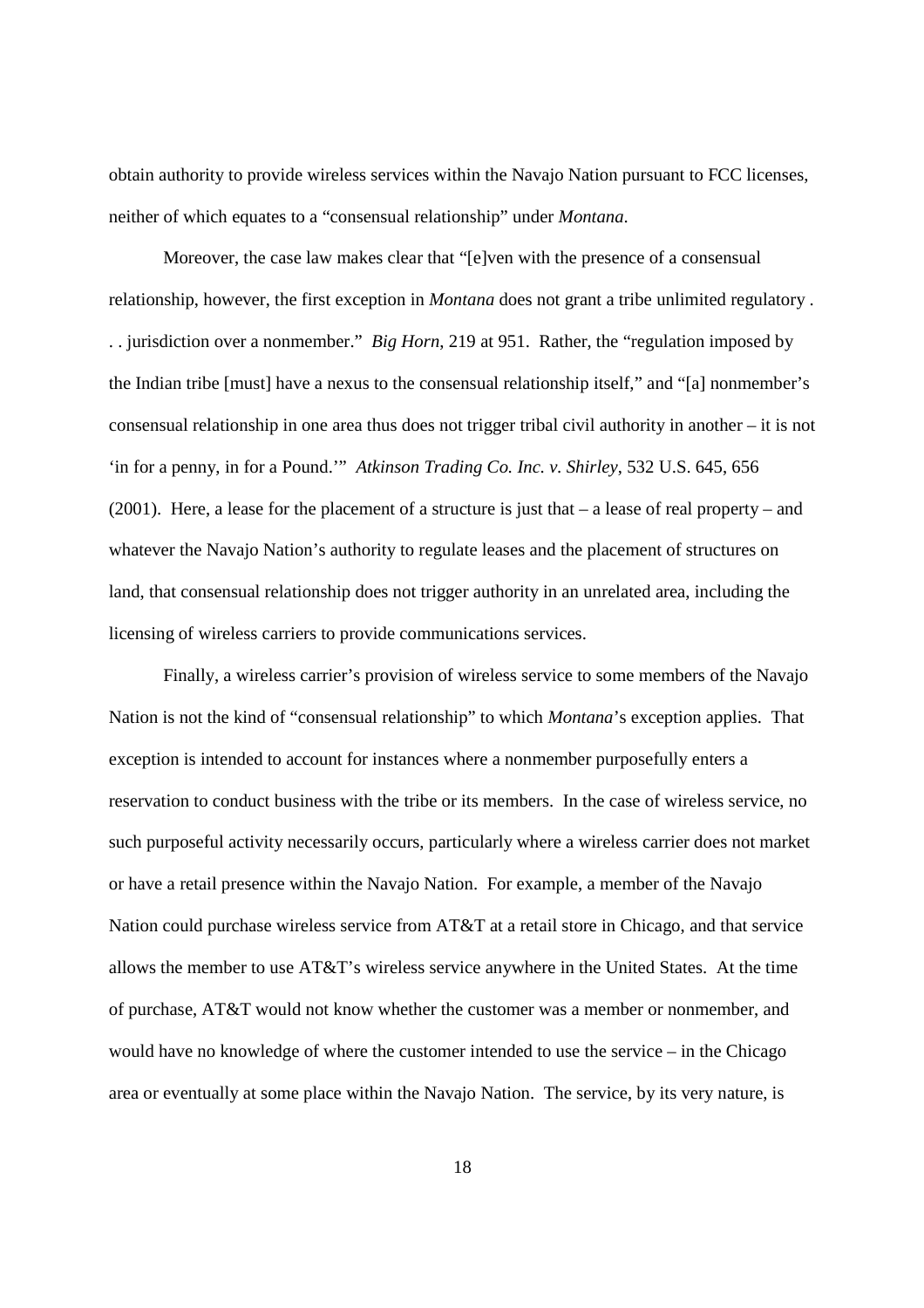mobile. While some customers may choose to use the service within the Navajo Nation, that is not sufficient to demonstrate that a wireless carrier has entered into a consensual relationship with members on the reservation.

#### **II. The NNTRC Should Eliminate Or Modify The Proposed Certification Requirements For Wireline Long Distance Providers.**

#### **A. There Is No Sound Policy Rationale For Imposing New Certification Requirements Upon Long Distance Carriers.**

As a policy matter, the NNTRC should decline to apply its proposed certification requirements upon long distance providers. The markets for long distance services have long been competitive, with numerous carriers competing for the business of long distance customers throughout the United States. Wireline telephone customers, including those within the Navajo Nation, have a wide variety of long distance providers to choose from, and can easily switch service providers if they are dissatisfied with their current provider. There is no evidence and no sound basis to conclude that imposing new certification requirements upon long distance carriers - which could only increase the costs of serving the Navajo Nation - would benefit the Navajo People or serve the goals of the Act.

Indeed, the trend in recent decades throughout the United States has been to relax regulation of long distance providers, in light of the highly competitive nature of the long distance markets. For example, in 1996, the FCC adopted a "policy of complete detariffing" so that "carriers in the interstate, domestic, interexchange marketplace will be subject to the same incentives and rewards that firms in other competitive markets confront." Second Report and Order, *In the Matter of Policy and Rules Concerning the Interstate, Interexchange Marketplace*, 11 FCC Rcd. 20730, 20733 (1996). The FCC noted that "the California Public Utilities Commission recently adopted a complete detariffing regime for intrastate long-distance services offered in California," and encouraged other state commissions to take the same approach. *Id.*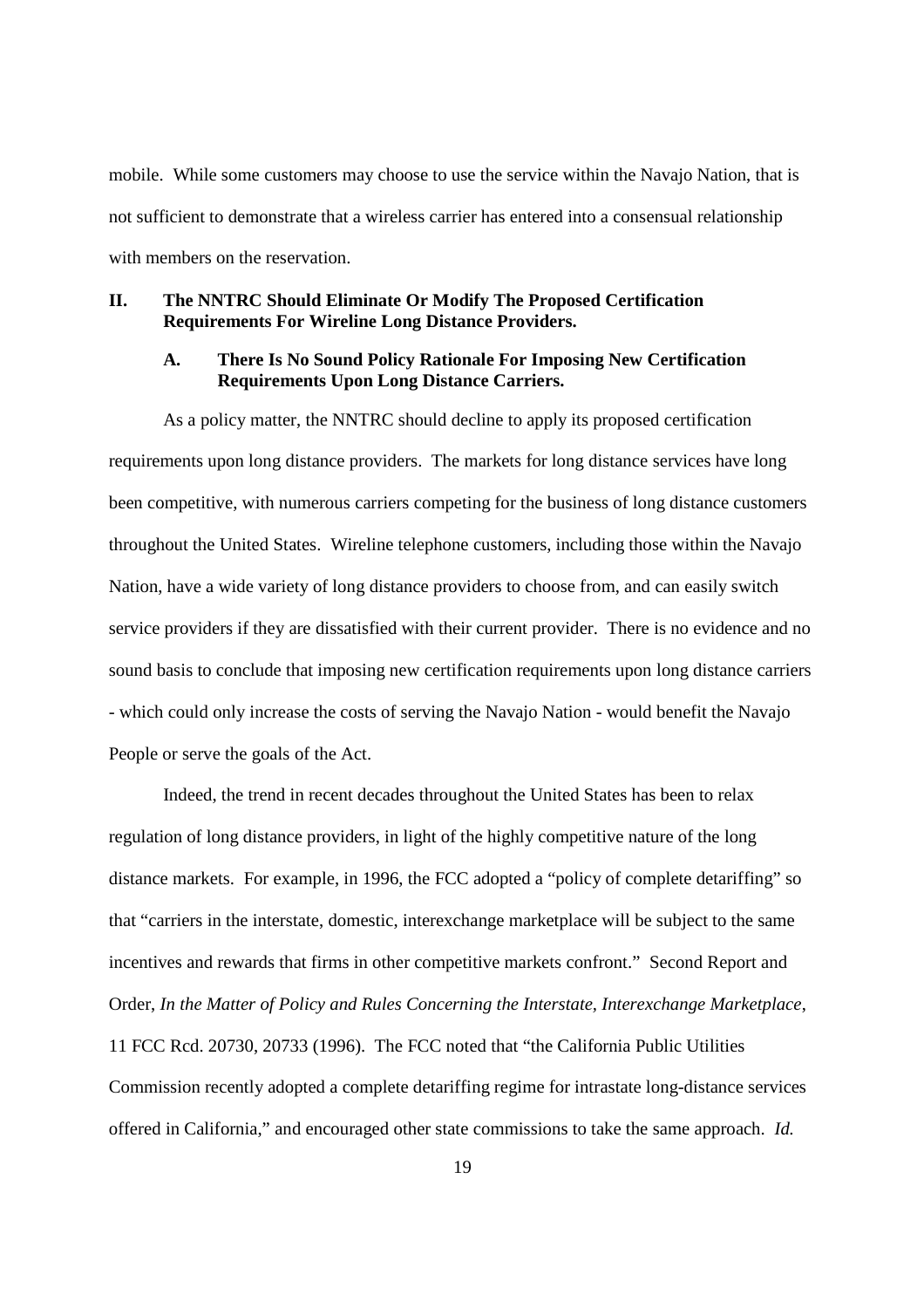The NNTRC's first foray into the regulation of long distance should not begin by putting the Navajo Nation decades behind the modern, pro-competitive telecommunications landscape.

Moreover, intrastate long distance providers have already obtained required certifications from the pertinent state commission, authorizing them to provide service in the state. There is little to be gained by the NNTRC duplicating this process, presumably at some considerable expense to the Navajo Nation. Rather, to the extent the NNTRC has specific concerns, its resources would be better spent pursuing those specific concerns.

The Notice provides a single specific example of an asserted need to regulate long distance (and other) providers – to "ensure that operators are not unlawfully collecting state and local telecommunications taxes" from tribal members or the tribal government on their own lands. Notice at p. 4. While that may be an important goal, the Notice's proposed certification requirements do not advance, and are not necessary to advance, that goal. To the extent that the NNTRC has authority to ensure long distance carriers providing service to the Navajo People within the Navajo Nation do not unlawfully collect the taxes of other jurisdictions, then the NNTRC may exercise that authority, in concert with the appropriate taxing authorities, irrespective of any onerous certification requirements.

# **B. The NNTRC Should Clarify That Its Certification Requirements Do Not Apply To The Provision Of Interstate Long Distance Services.**

The Federal Communications Act gives the FCC exclusive jurisdiction over the provision of interstate services, including wireline long distance services. *See* 47 U.S.C. §§ 151, 152. As a result, to avoid conflict with federal law, the NNTRC should clarify that its proposed certification requirements exclude interstate long distance services.

The FCC's regulatory authority over interstate services has long been recognized as exclusive. In the FCC's words, "Congress intended interstate communications to be regulated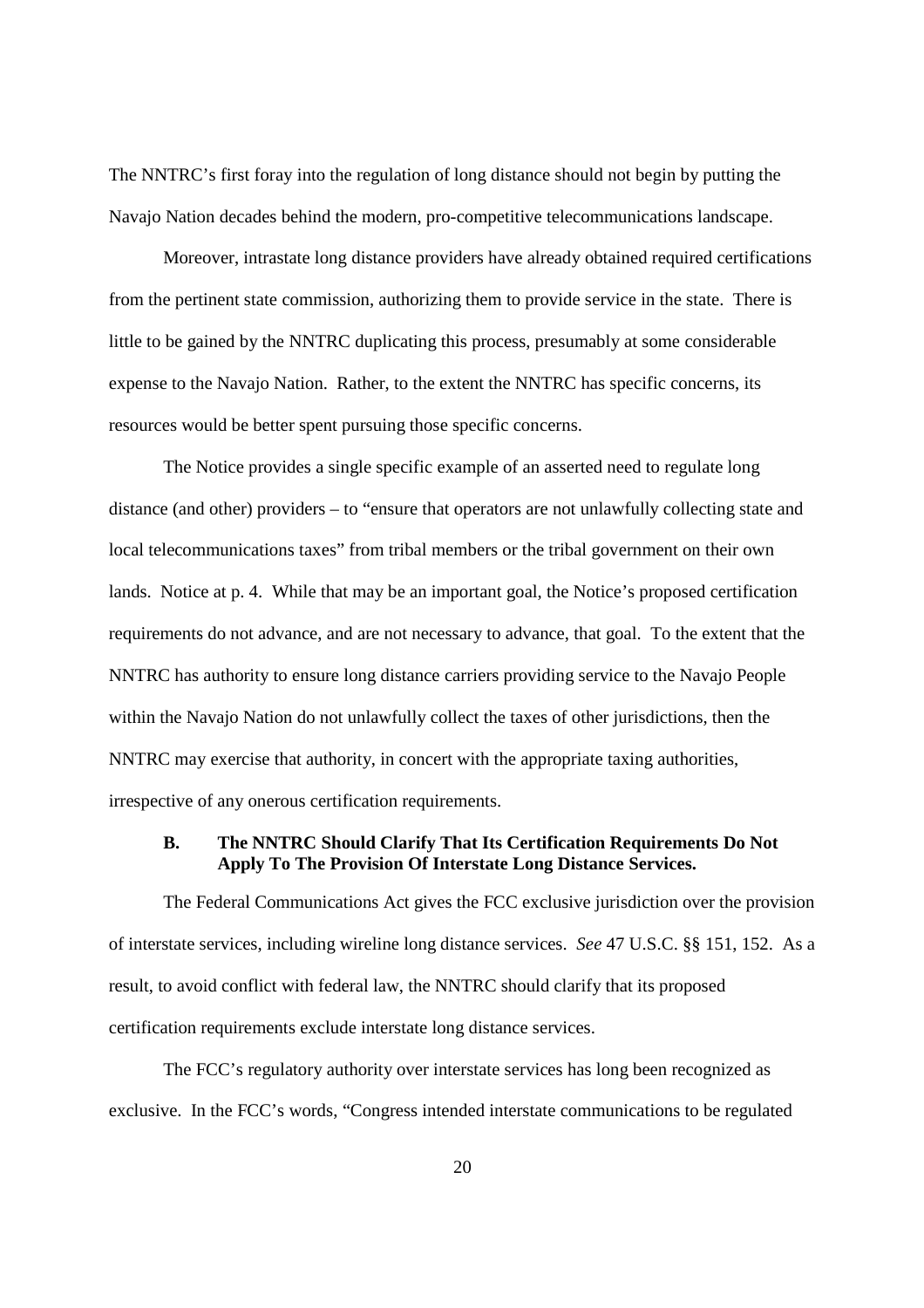exclusively by the Commission." *Georgia Preemption Order*, ¶ 6 (emphasis added).<sup>5</sup> In 1934, Congress established a dual regulatory regime for communications services, and gave the FCC exclusive jurisdiction over "all interstate and foreign communication" and "all persons engaged . . . in such communications," while reserving to non-federal authorities jurisdiction "with respect to intrastate communications services . . . of any carrier." 47 U.S.C. § 152. Accordingly, "[i]nterstate communications are totally entrusted to the FCC." *NARUC v. FCC*, 746 F.2d 1492, 1498 (D.C. Cir. 1984). *See also Benanti v. United States*, 355 U.S. 96, 104 (1957) ("Communications Act is a comprehensive scheme for the regulation of interstate communication"); *Oklahoma-Arkansas Tel. Co. v. Southwestern Bell Tel. Co.*, 45 F.2d 995, 1000  $(8<sup>th</sup> Cir. 1939)$  ("Congress having taken possession of the entire field, the power of states to regulate the transmission of interstate messages and interstate facilities for such transmission has been suspended."); *Ivy Broadcasting Co. v. AT&T Co.*, 391 F.2d 486, 491 (2d Cir. 1968) ("questions concerning the duties, charges and liabilities of telegraph or telephone companies with respect to interstate communications service are to be governed solely by federal law").

While Congress' grant to the FCC of exclusive authority over interstate communications does not specifically mention tribal reservations, it is well-settled, as noted above, that "federal laws generally applicable throughout the United States apply with equal force to Indians on reservations." *Farris*, 624 F.2d at 893. The Federal Communications Act's grant to the FCC of authority over interstate communications services is just such a "generally applicable" law. Moreover, none of the *Farris* exceptions (*see id.*) applies here: the regulation of interstate telecommunications service plainly is not a "purely intramural matter;" no treaty guarantees the Navajo Nation the authority to regulate interstate telecommunications services; and there is no

<sup>5</sup> Memorandum Opinion and Order, *In re Petition for Emergency Relief and Declaratory Ruling Filed by the BellSouth Corporation*, 7 FCC Rcd. 1619 (1992) ("*Georgia Preemption Order*").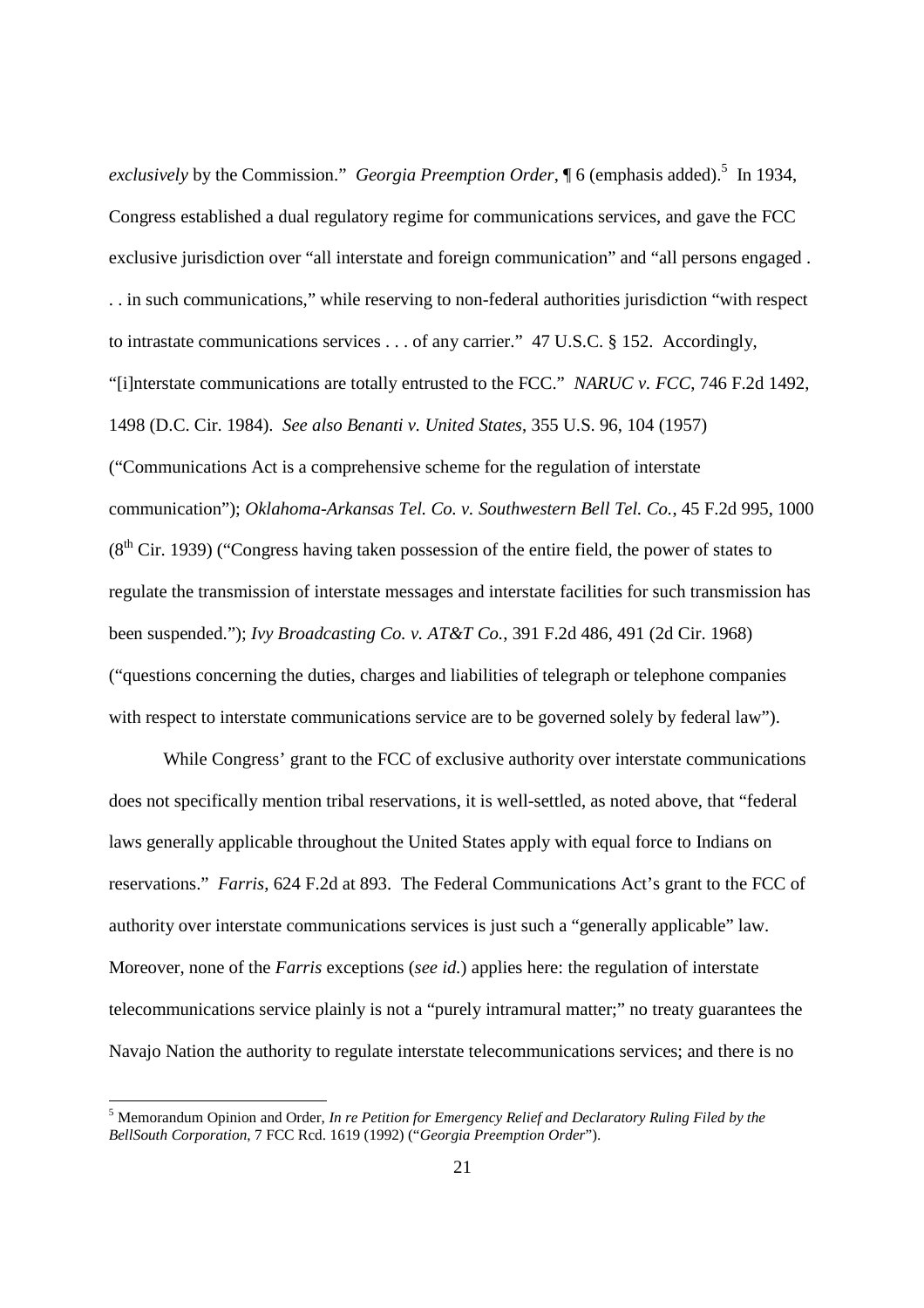indication that Congress intended to exclude the Navajo Nation from the operation of the Federal Communications Act.

Finally, as noted above, the Act itself acknowledges that federal law constrains the Navajo Nation's authority to regulate telecommunications. In particular, the Act recognizes that the Navajo Nation has only that authority "not preempted by applicable law and regulation of the federal government of the United States," and that "[a]reas which may be preempted include matters relating to . . . interstate commerce." 21 N.N.C. § 502(B) (emphases added). The provision of interstate long distance services is, of course, interstate commerce.

### **C. The Proposed Regulations Exceed The Navajo Nation's Authority To Regulate Nonmember Long Distance Providers.**

The proposed regulations also impermissibly exceed the Navajo Nation's authority to regulate nonmember long distance providers for many of the same reasons explained above with respect to wireless services.

The Navajo Nation's authority to exclude nonmembers from tribal land does not support the proposed regulations because the Navajo Nation has relinquished authority to exclude "works of utility and necessity." Treaty of 1868, Article IX. This includes any communications lines placed by long distance carriers.

In addition, the proposed regulations are not limited to long distance providers with a presence on tribal land. Long distance carriers may have little or no facilities on tribal land to provide long distance service. That is because long distance carriers rely upon a customer's local carrier to "originate" and "terminate" calls to customers using the *local carrier's* facilities. As a result, the service provided by the long distance carrier – transporting telephone calls from one local carrier's network to another local carrier's network – may occur entirely outside of tribal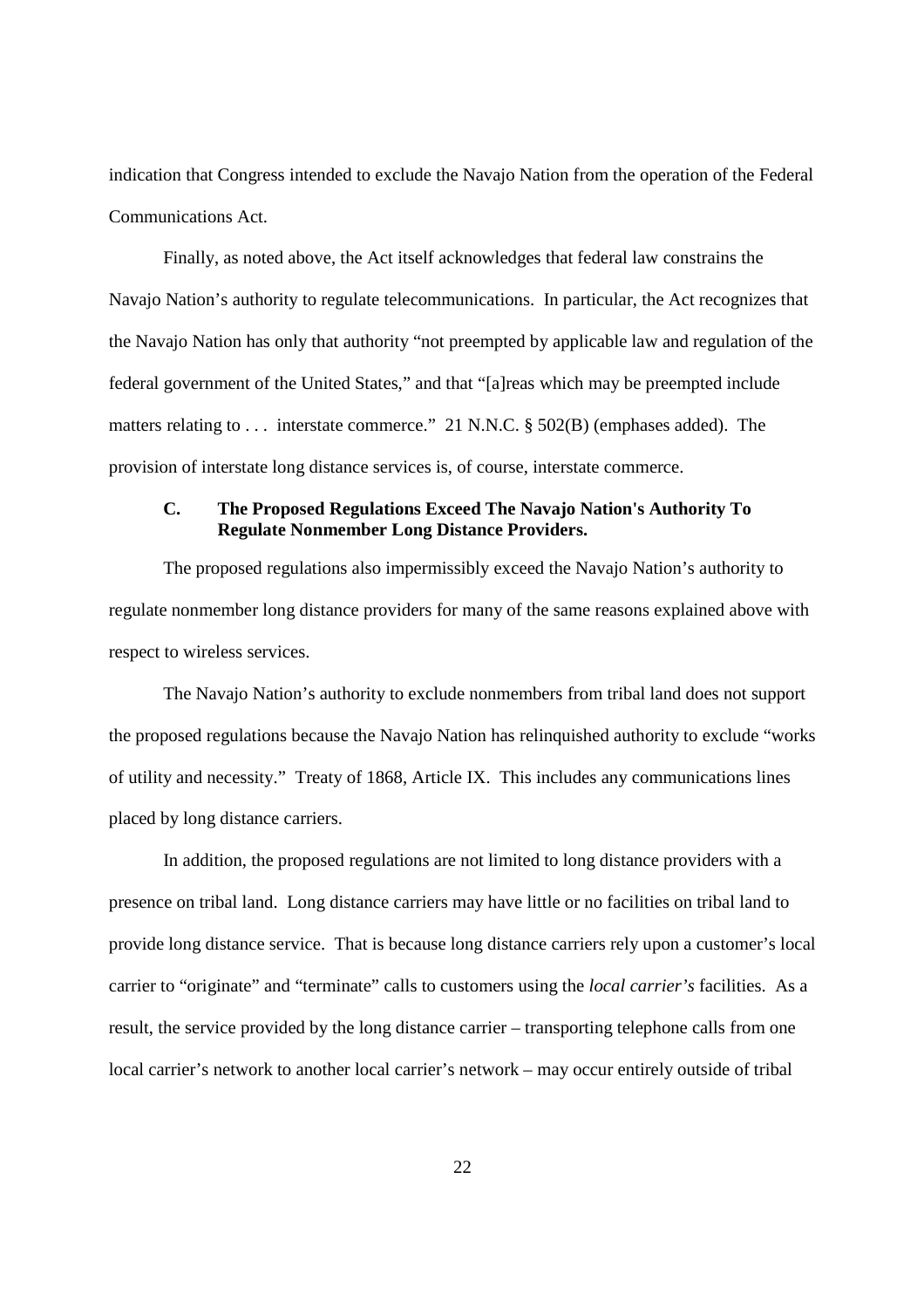land. In other words, a long distance carrier may never "enter" the reservation in order to provide long distance services to persons located within the Navajo Nation.

Similarly, even where a long distance carrier has facilities within the Navajo Nation, those facilities may not be located on tribal land. They could, for example, be located entirely upon non-tribal lands and/or within federally-granted rights-of-way. In such circumstances, even putting aside the Treaty, the Navajo Nation's authority to exclude nonmembers from its lands is not implicated. Indeed, the Supreme Court has "rejected tribal authority to regulate nonmembers' activities on land over which the tribe could not 'assert a landowner's right to occupy and exclude.'" *Hicks*, 533 U.S. at 359.

The proposed regulations also fail to conform to the first exception of *Montana*. Again, that exception applies to nonmember conduct on tribal land inside a reservation where a nonmember has formed a voluntary, consensual relationship through a commercial transaction with the tribe or its members. Here, the proposed regulations are not limited to the provision of services to members of the Navajo Nation on tribal land, but would include long distance carriers that (1) provide service only to nonmembers, and/or (2) do not go upon tribal land in order to provide services.

Finally, as in *Reservation Telephone*, the provision of long distance services is not necessarily the kind of "consensual relationship" that satisfies the *Montana* test. Intrastate long distance providers currently provide service within the Navajo Nation pursuant to certifications from the pertinent state commissions – not pursuant to tribal authorization. And to the extent their facilities are placed in federal rights-of-way or other land over which the Navajo Nation has no right to exclude (including pursuant to the Treaty), the placement of those facilities does not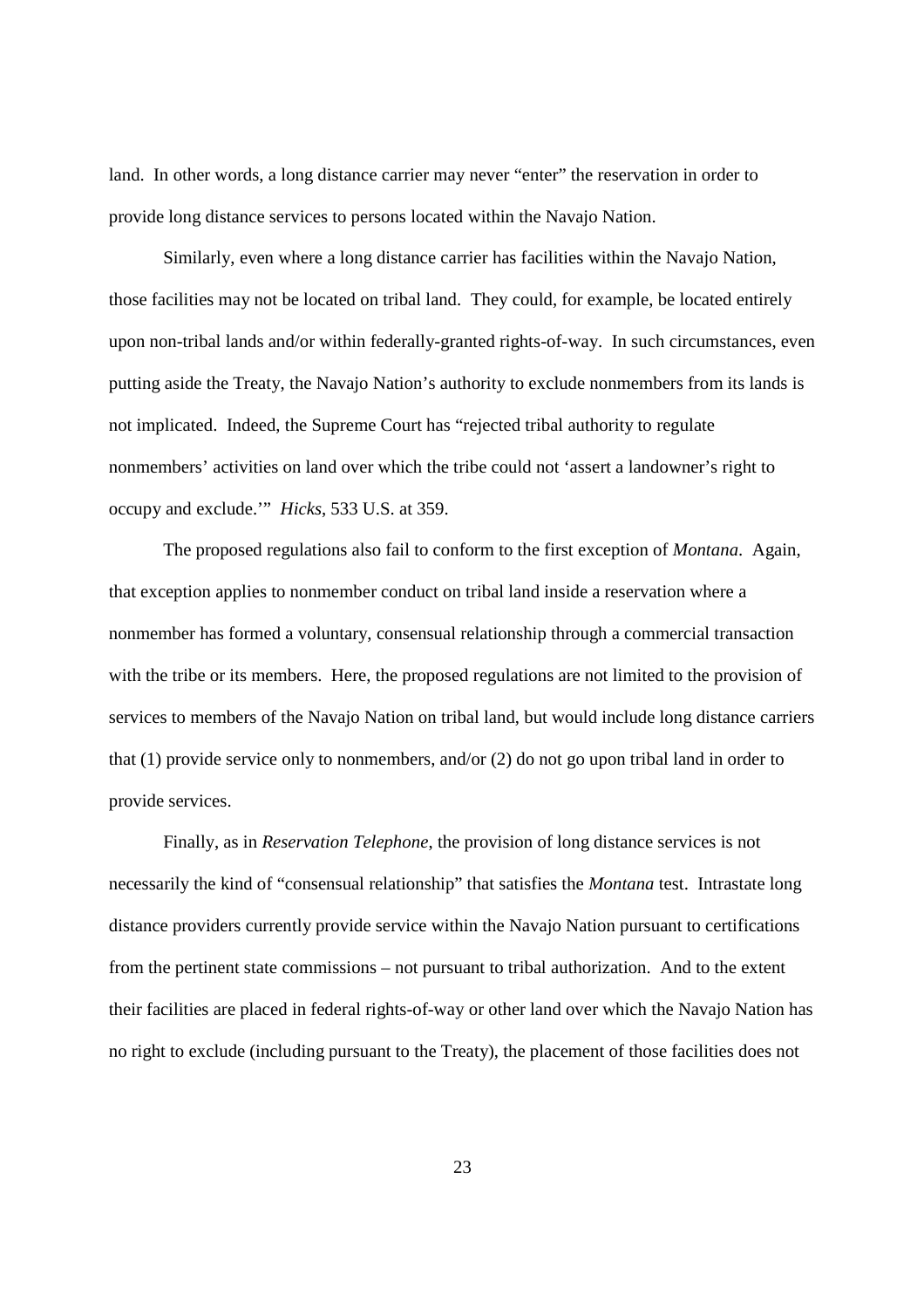equate to a "consensual relationship" with the tribe. *See Reservation Telephone*, 278 F. Supp. 2d at 1023-24.

## **III. The Proposed Regulations Are Vague And Intrude Upon Areas Reserved To Other Agencies Of The Navajo Nation.**

The proposed regulations suffer from additional flaws. In particular, they are unreasonably vague and appear to exceed the authority granted to the NNTRC under the Navajo Nation Code.

The Notice contemplates four levels of certification, each with different burdens and purported benefits. For example, the Notice suggests that carriers seeking certification as a "Public Interest Operator" will be subject to more burdensome regulation but will also be entitled to "significant benefits" including a "public interest rate structure for all telecommunications rights-of-way, joint use and co-location permits, and leases." Notice at pp. 7-8. However, it is not at all clear what this "public interest rate structure" will be, or precisely what it will apply to. Nor is it clear what rates, in the NNTRC's view, should apply to carriers electing Small Operator or General Operator certifications. While the Notice contemplates further investigation into "going rates for telecommunications infrastructure" and the development of "recommend[ed] infrastructure rates" (Notice at p. 10), it is not clear whether the NNTRC contemplates that these rates will apply to Small Operators and General Operators, or whether it intends to discriminate against carriers electing such certifications by requiring them to pay above-market rates for, *e.g.*, joint use of poles, ducts, and conduits.

It is also not clear what the NNTRC intends by the "Negotiated Agreement Operator" classification. The Notice suggests that this category will apply to middle-mile and backhaul systems "that based on market conditions are not in the best interest of the public if operated competitively or if duplicative," and that infrastructure fees "are anticipated to be waived."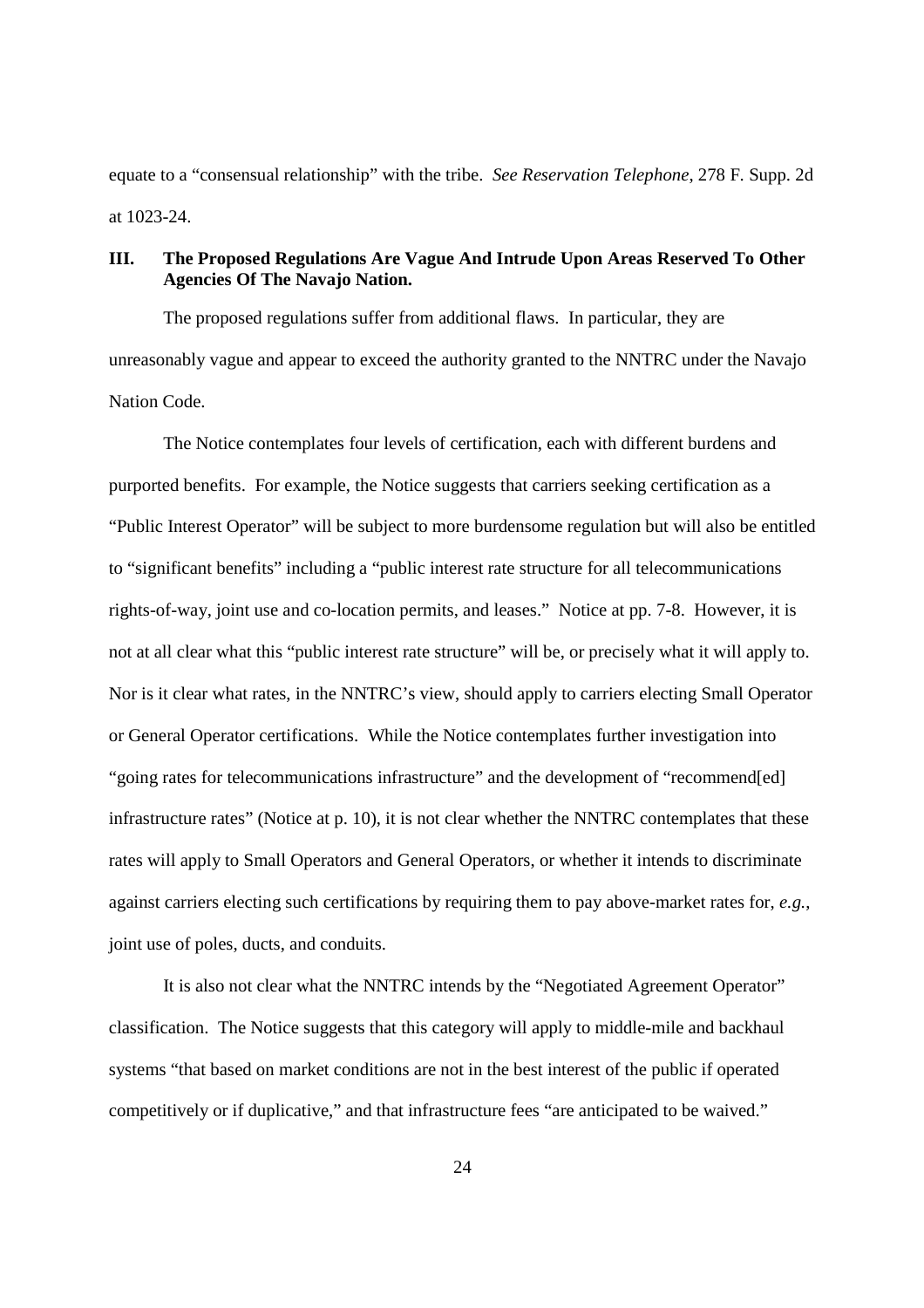Notice at pp. 9-10. It appears as if the Notice contemplates that some favored carrier will be exempted from infrastructure fees that all other carriers will be required to pay, and will be granted an effective monopoly by the NNTRC on the theory that competition would not serve the public interest. AT&T is not aware of any basis for the conclusion that competition in the markets for telecommunications services are not in the best interest of the public, and the Notice fails to provide any explanation of how the NNTRC could or would reach such a conclusion.

Finally, there does not appear to be any authority in the Navajo Nation Code for the NNTRC to regulate rates for rights-of-way and leases. 21 N.N.C. § 524 authorizes the NNTRC to regulate the "joint use of public utility poles, ducts, and conduits located within the Navajo Nation, owned or controlled by a public utility company," but nothing in the Code gives the NNTRC jurisdiction over the lease of tribal land or the acquisition of rights-of-ways over tribal land $6$ 

<sup>&</sup>lt;sup>6</sup> It should also be noted that, to the extent Small Operators and General Operators do not operate under a certificate of convenience and necessity, they do not constitute a "public utility company" subject to section 524.